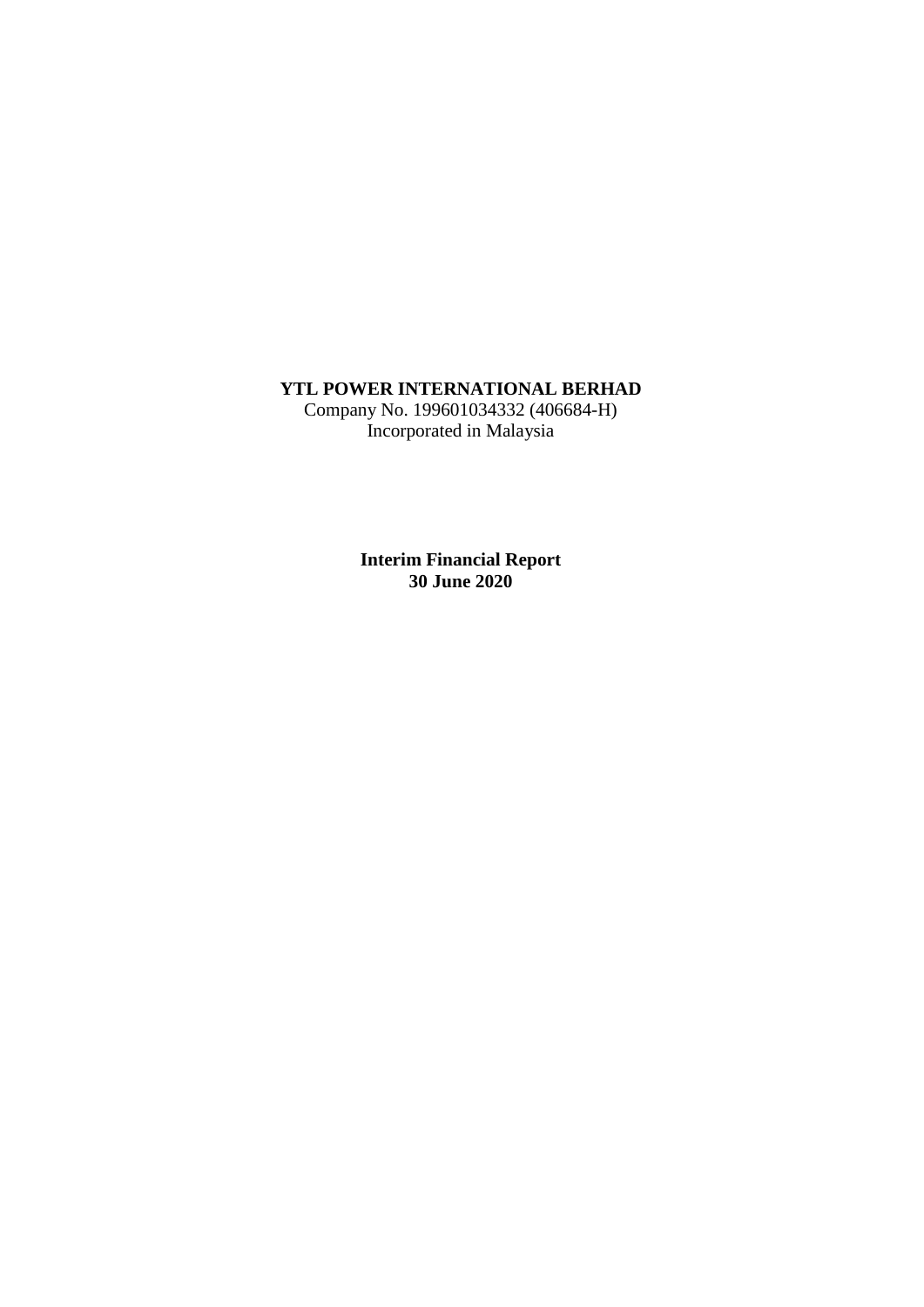# **YTL POWER INTERNATIONAL BERHAD**

Company No. 199601034332 (406684-H) Incorporated in Malaysia

# **Interim Financial Report 30 June 2020**

**Page No.**

| <b>Condensed Consolidated Income Statement</b>                  |          |
|-----------------------------------------------------------------|----------|
| <b>Condensed Consolidated Statement of Comprehensive Income</b> | 2        |
| <b>Condensed Consolidated Statement of Financial Position</b>   | $3 - 4$  |
| <b>Condensed Consolidated Statement of Changes in Equity</b>    | $5 - 6$  |
| <b>Condensed Consolidated Statement of Cash Flows</b>           | $7 - 8$  |
| <b>Notes to the Interim Financial Report</b>                    | $9 - 30$ |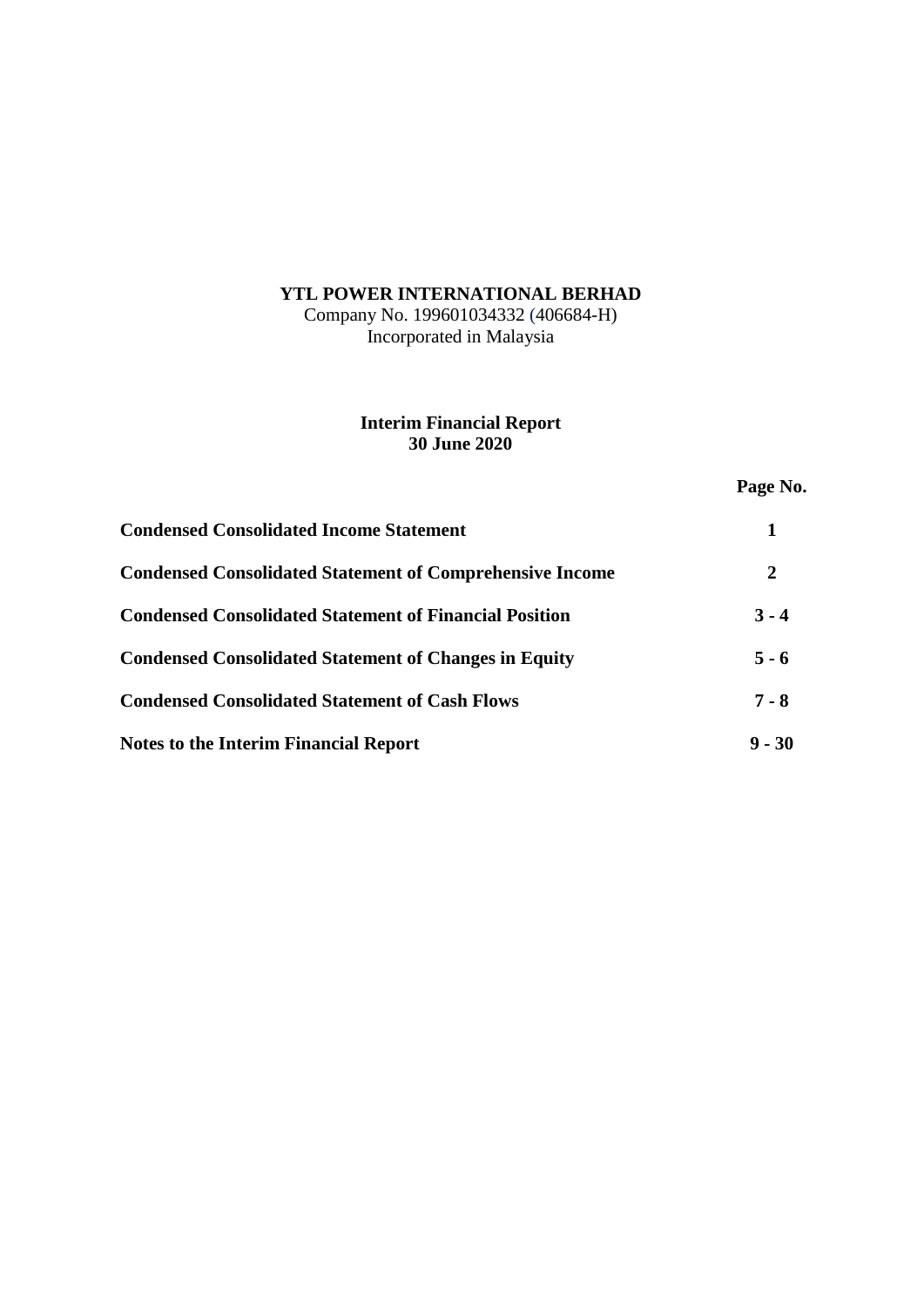# **INTERIM FINANCIAL REPORT**

Interim financial report on consolidated results for the financial year ended 30 June 2020.

The figures have not been audited.

# **CONDENSED CONSOLIDATED INCOME STATEMENT**

|                                                                             |                                  | <b>INDIVIDUAL QUARTER</b><br><b>PRECEDING</b>       | <b>CUMULATIVE QUARTER</b>                      |                            |  |
|-----------------------------------------------------------------------------|----------------------------------|-----------------------------------------------------|------------------------------------------------|----------------------------|--|
|                                                                             | <b>CURRENT</b><br><b>QUARTER</b> | <b>YEAR</b><br>YEAR CORRESPONDING<br><b>QUARTER</b> |                                                | <b>12 MONTHS ENDED</b>     |  |
|                                                                             | 30.6.2020<br><b>RM'000</b>       | 30.6.2019<br><b>RM'000</b>                          | 30.6.2020<br><b>RM'000</b>                     | 30.6.2019<br><b>RM'000</b> |  |
| Revenue                                                                     | 2,324,656                        | 3,114,358                                           | 10,670,263                                     | 11,732,716                 |  |
| Cost of sales                                                               | (2,047,121)                      | $(2,577,443)$ $(9,131,865)$<br>_______________      | _______________                                | (9,705,562)                |  |
| Gross profit                                                                | 277,535                          |                                                     | 536,915 1,538,398 2,027,154                    |                            |  |
| Other operating income                                                      | 40,527                           | 84,822                                              | 110,577                                        | 143,185                    |  |
| Other operating expenses                                                    | (121, 191)                       |                                                     | $(164,488)$ $(597,462)$ $(687,182)$            |                            |  |
| Profit from operations                                                      | _______________<br>196,871       | ---------------                                     | ---------------<br>457,249 1,051,513 1,483,157 | ---------------            |  |
| Finance costs                                                               | (245,770)                        |                                                     | $(279,982)$ $(1,081,951)$                      | (1,130,885)                |  |
| Share of profits of investments<br>accounted for using the equity<br>method | 146,889                          | 89,092                                              | 454,216                                        | 401,156                    |  |
| <b>Profit before taxation</b>                                               | 97,990                           | ---------------<br>266,359                          | ---------------<br>423,778                     | ---------------<br>753,428 |  |
| Taxation                                                                    | (193, 132)                       | (43,859)                                            | (298, 175)                                     | (139,900)                  |  |
| (Loss)/Profit for the period/year                                           | (95, 142)<br>=========           | 222,500<br>=========                                | 125,603<br>=========                           | 613,528                    |  |
| Attributable to:                                                            |                                  |                                                     |                                                |                            |  |
| Owners of the parent                                                        | (143, 843)                       | 167,427                                             | 64,573                                         | 476,751                    |  |
| Non-controlling interests                                                   | 48,701                           | 55,073                                              | 61,030                                         | 136,777                    |  |
|                                                                             | (95, 142)<br>=========           | 222,500<br>$=$ ========                             | 125,603                                        | 613,528                    |  |
| (Loss)/Earnings per share attributable<br>to owners of the parent           |                                  |                                                     |                                                |                            |  |
| Basic (sen)                                                                 | (1.87)                           | 2.18                                                | 0.84                                           | 6.20                       |  |
| Diluted (sen)                                                               | (1.87)                           | 2.18<br>======                                      | 0.84<br>========                               | 6.19<br>=======            |  |
|                                                                             |                                  |                                                     |                                                |                            |  |

The Condensed Consolidated Income Statement should be read in conjunction with the audited annual financial statements for the year ended 30 June 2019 and the accompanying explanatory notes attached to the interim financial statements.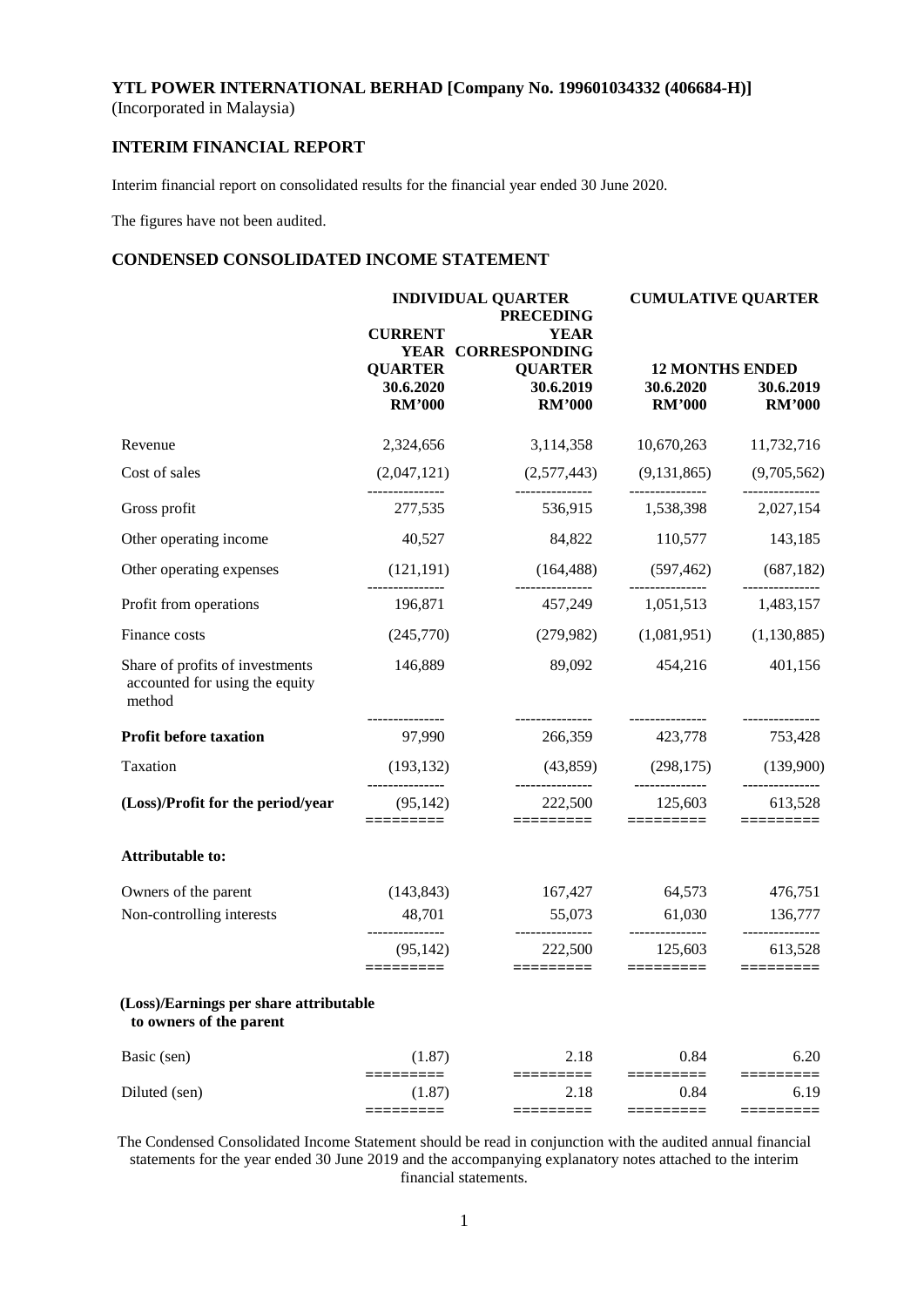# **INTERIM FINANCIAL REPORT**

# **CONDENSED CONSOLIDATED STATEMENT OF COMPREHENSIVE INCOME**

|                                                                                                 | <b>INDIVIDUAL QUARTER</b><br><b>PRECEDING</b>       |                                              | <b>CUMULATIVE QUARTER</b>                            |                                |  |
|-------------------------------------------------------------------------------------------------|-----------------------------------------------------|----------------------------------------------|------------------------------------------------------|--------------------------------|--|
|                                                                                                 | <b>YEAR</b><br><b>CURRENT</b><br>YEAR CORRESPONDING |                                              |                                                      |                                |  |
|                                                                                                 | <b>QUARTER</b><br>30.6.2020<br><b>RM'000</b>        | <b>QUARTER</b><br>30.6.2019<br><b>RM'000</b> | <b>12 MONTHS ENDED</b><br>30.6.2020<br><b>RM'000</b> | 30.6.2019<br><b>RM'000</b>     |  |
| (Loss)/Profit for the period/year                                                               | (95, 142)                                           | 222,500                                      | 125,603                                              | 613,528                        |  |
| Other comprehensive income/(loss):                                                              |                                                     |                                              |                                                      |                                |  |
| Items that will not be reclassified<br>subsequently to income statement:                        |                                                     |                                              |                                                      |                                |  |
| Financial assets at fair value through<br>other comprehensive income<br>Re-measurement of post- | (6,508)                                             | 15,041                                       | (26,699)                                             | (34,891)                       |  |
| employment benefit obligations<br>- Subsidiaries<br>- Associates and joint ventures             | (181, 506)<br>(663)                                 | (43,965)<br>(6,777)                          | (181,506)<br>(663)                                   | (43,965)<br>(6,777)            |  |
| Items that may be reclassified<br>subsequently to income statement:                             |                                                     |                                              |                                                      |                                |  |
| Cash flow hedges:                                                                               |                                                     |                                              |                                                      |                                |  |
| - Subsidiaries<br>- Associates and joint ventures<br>Currency translation differences:          | 233,339<br>20,143                                   | (77, 417)<br>(125, 025)                      | (157,396)<br>(85,022)                                | (206,004)<br>(142, 617)        |  |
| - Subsidiaries<br>- Associates and joint ventures                                               | 185,359<br>37,064                                   | 85,211<br>30,090                             | 48,416<br>64,435                                     | 203,503<br>31,597              |  |
| Other comprehensive<br>income/(loss) for the period/year,                                       | ---------------                                     | ---------------                              | ---------------                                      |                                |  |
| net of tax                                                                                      | 287,228                                             | (122, 842)                                   | (338, 435)                                           | (199, 154)                     |  |
| <b>Total comprehensive</b><br>income/(loss) for the period/year                                 | 192,086<br>$=$ =========                            | 99,658<br>$=$ ========                       | (212, 832)<br>$=$ ========                           | 414,374<br>$=$ = = = = = = = = |  |
| <b>Attributable to:</b>                                                                         |                                                     |                                              |                                                      |                                |  |
| Owners of the parent                                                                            | 145,539                                             | 33,856                                       | (298, 335)                                           | 260,271                        |  |
| Non-controlling interests                                                                       | 46,547                                              | 65,802                                       | 85,503                                               | 154,103                        |  |
|                                                                                                 | 192,086<br>=========                                | 99,658<br>========                           | (212, 832)<br>========                               | 414,374<br>=========           |  |
|                                                                                                 |                                                     |                                              |                                                      |                                |  |

The Condensed Consolidated Statement of Comprehensive Income should be read in conjunction with the audited annual financial statements for the year ended 30 June 2019 and the accompanying explanatory notes attached to the interim financial statements.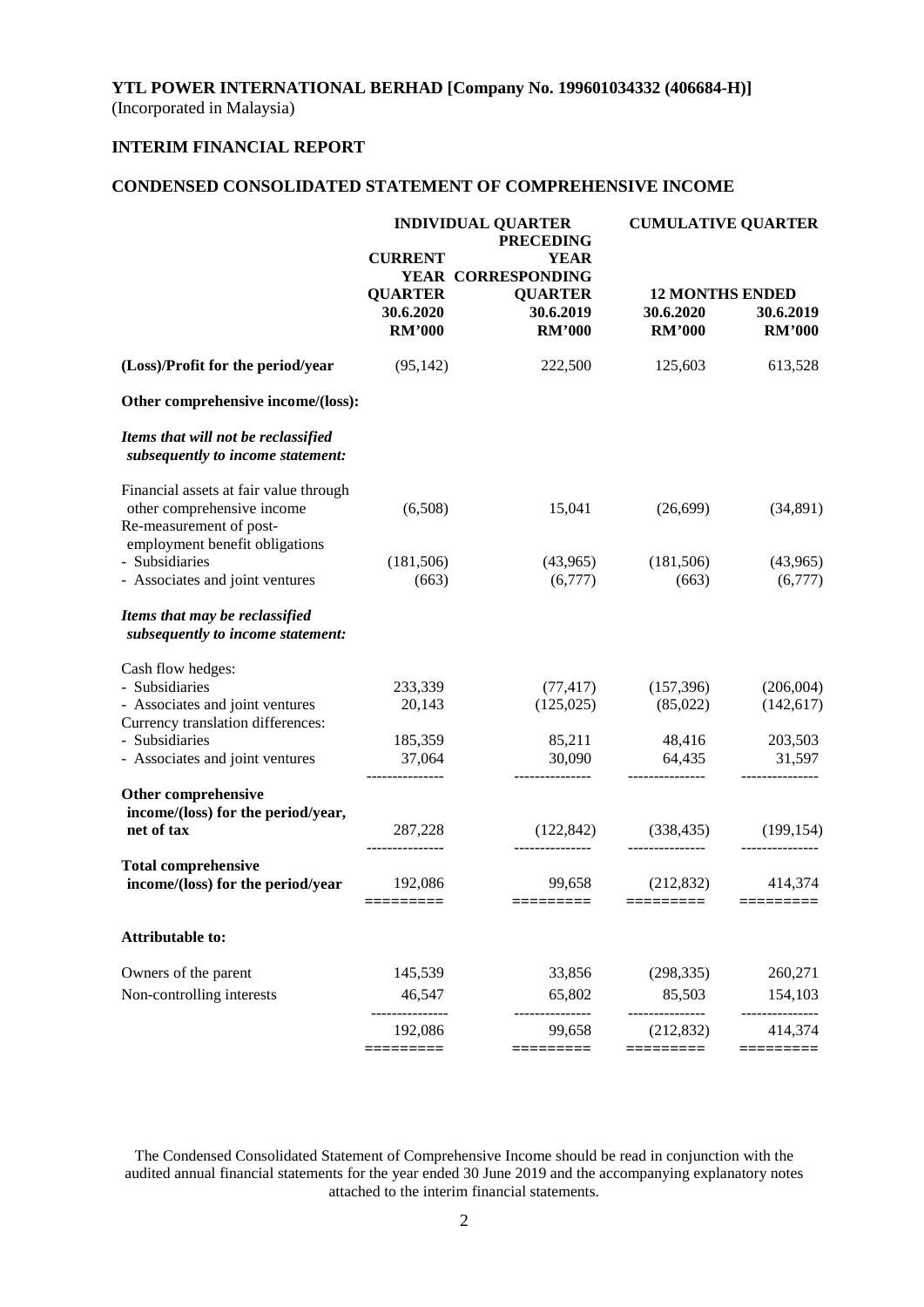# **INTERIM FINANCIAL REPORT**

# **CONDENSED CONSOLIDATED STATEMENT OF FINANCIAL POSITION**

|                                                   | <b>UNAUDITED</b>                             | <b>AUDITED</b>                |  |
|---------------------------------------------------|----------------------------------------------|-------------------------------|--|
|                                                   | As at                                        | As at                         |  |
|                                                   | 30.6.2020                                    | 30.6.2019                     |  |
|                                                   | <b>RM'000</b>                                | <b>RM'000</b>                 |  |
| <b>ASSETS</b>                                     |                                              |                               |  |
| <b>Non-current assets</b>                         |                                              |                               |  |
| Property, plant and equipment                     | 21,876,528                                   | 21,631,567                    |  |
| Right-of-use assets                               | 621,765                                      |                               |  |
| Investment properties                             | 463,812                                      | 477,749                       |  |
| Project development costs                         | 248,617                                      | 228,952                       |  |
| Intangible assets                                 | 8,640,227                                    | 8,278,649                     |  |
| Investments accounted for using the equity method | 2,215,451                                    | 2,188,956                     |  |
| Investments                                       | 215,370                                      | 242,100                       |  |
| Derivative financial instruments                  | 10,585                                       | 18,722                        |  |
| Receivables, deposits and prepayments             |                                              | 1,334,753 1,102,127           |  |
|                                                   | ---------------<br>35,627,108                | ---------------<br>34,168,822 |  |
| <b>Current assets</b>                             | ---------------                              | ---------------               |  |
| Inventories                                       | 311,910                                      | 416,006                       |  |
| Investments                                       | 1,389,043                                    | 1,490,865                     |  |
| Receivables, deposits and prepayments             | 2,214,010                                    | 2,573,581                     |  |
| Derivative financial instruments                  | 74,259                                       | 63,388                        |  |
| Cash and bank balances                            | 7,484,877                                    | 7,560,316                     |  |
|                                                   | 11,474,099                                   | ---------------<br>12,104,156 |  |
| <b>TOTAL ASSETS</b>                               | ---------------<br>47, 101, 207<br>========= | ---------------<br>46,272,978 |  |
| <b>EQUITY AND LIABILITIES</b>                     |                                              | =========                     |  |
| Share capital                                     | 7,038,587                                    | 7,038,587                     |  |
| Reserves                                          | 5,605,517                                    | 6,314,054                     |  |
| Treasury shares, at cost                          | (708, 261)                                   | (708, 259)                    |  |
| Equity attributable to owners of the parent       | _______________<br>11,935,843                | -----------<br>12,644,382     |  |
| Non-controlling interests                         | 24,730                                       | 226,280                       |  |
| <b>TOTAL EQUITY</b>                               | .<br>11,960,573                              | -------------<br>12,870,662   |  |
|                                                   | --------------                               | -------------                 |  |

The Condensed Consolidated Statement of Financial Position should be read in conjunction with the audited annual financial statements for the year ended 30 June 2019 and the accompanying explanatory notes attached to the interim financial statements.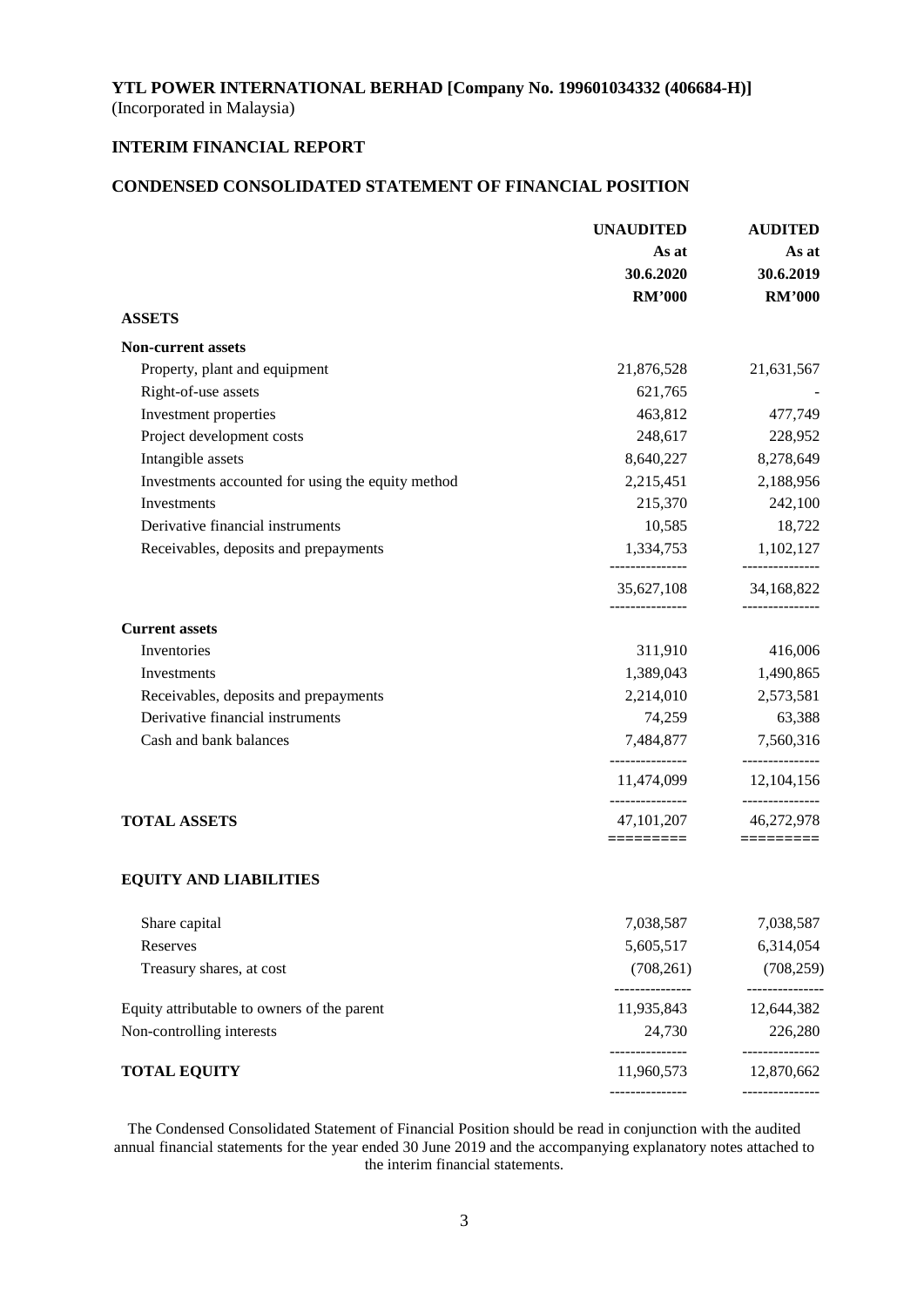# **INTERIM FINANCIAL REPORT**

### **CONDENSED CONSOLIDATED STATEMENT OF FINANCIAL POSITION - Continued**

|                                            | <b>UNAUDITED</b>                 | <b>AUDITED</b>                |
|--------------------------------------------|----------------------------------|-------------------------------|
|                                            | As at                            | As at                         |
|                                            | 30.6.2020                        | 30.6.2019                     |
|                                            | <b>RM'000</b>                    | <b>RM'000</b>                 |
| <b>LIABILITIES</b>                         |                                  |                               |
| <b>Non-current liabilities</b>             |                                  |                               |
| Deferred taxation                          | 2,029,999                        | 1,872,441                     |
| Borrowings                                 | 20,083,209                       | 19,071,117                    |
| Post-employment benefit obligations        | 888,898                          | 704,080                       |
| Grants and contributions                   | 596,668                          | 560,828                       |
| Derivative financial instruments           | 15,401                           | 19,131                        |
| Payables                                   | 1,360,459                        | 1,154,792<br>---------------  |
|                                            | 24,974,634<br>______________     | 23,382,389<br>_______________ |
| <b>Current liabilities</b>                 |                                  |                               |
| Payables and accrued expenses              | 2,018,276                        | 2,277,707                     |
| Derivative financial instruments           | 174,944                          | 48,906                        |
| Post-employment benefit obligations        | 655                              | 1,408                         |
| Taxation                                   | 3,513                            | 49,263                        |
| <b>Borrowings</b>                          | 7,968,612<br>--------------      | 7,642,643<br>---------------  |
|                                            | 10,166,000                       | 10,019,927                    |
| <b>TOTAL LIABILITIES</b>                   | ---------------<br>35,140,634    | -------------<br>33,402,316   |
| <b>TOTAL EQUITY AND LIABILITIES</b>        | ----------------<br>47, 101, 207 | ---------------<br>46,272,978 |
|                                            | $=$ ========                     | $=$ ========                  |
| Net assets per share attributable to       |                                  |                               |
| ordinary equity holders of the parent (RM) | 1.56<br>$====$                   | 1.65<br>====                  |

The Condensed Consolidated Statement of Financial Position should be read in conjunction with the audited annual financial statements for the year ended 30 June 2019 and the accompanying explanatory notes attached to the interim financial statements.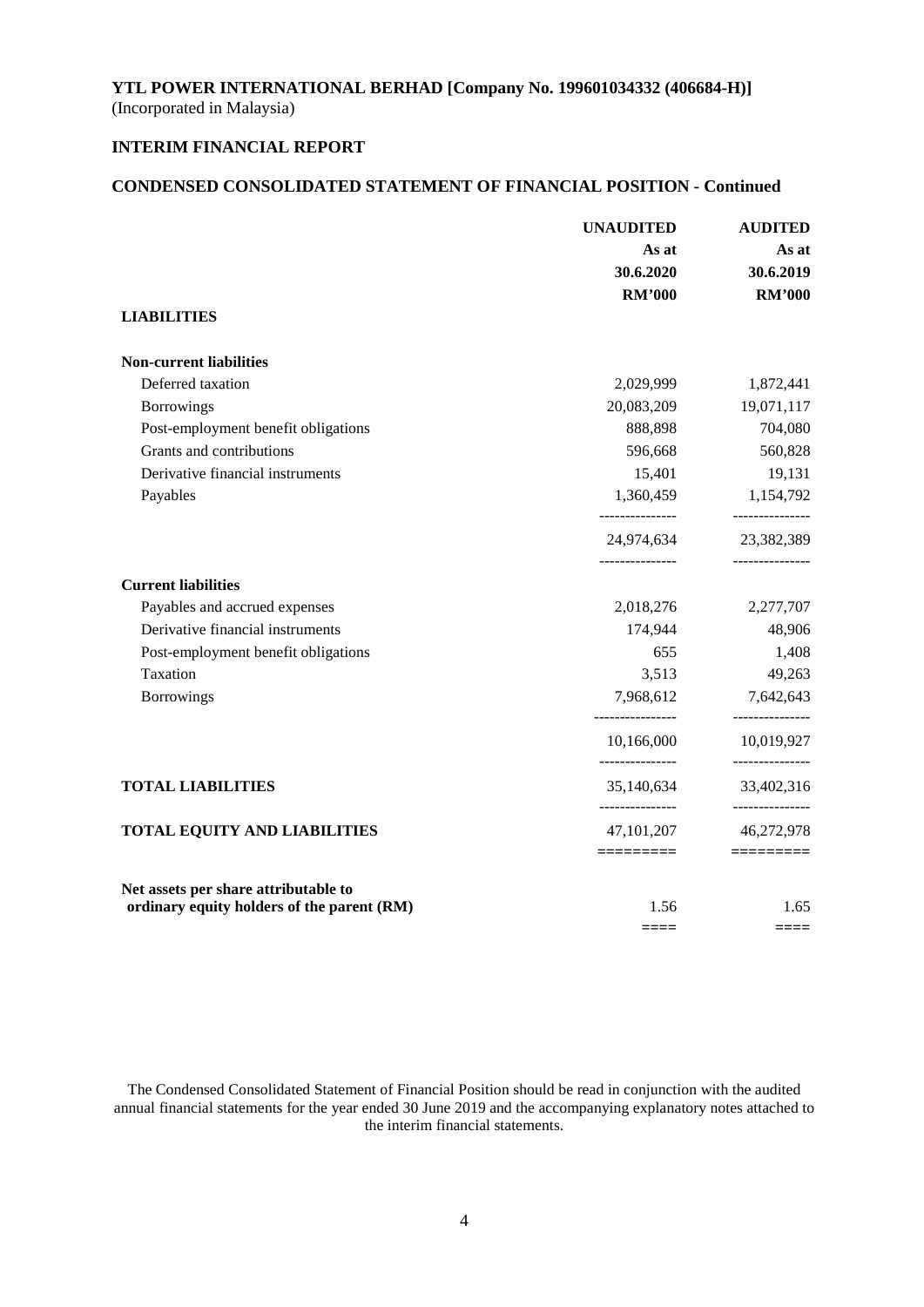# **INTERIM FINANCIAL REPORT**

# **CONDENSED CONSOLIDATED STATEMENT OF CHANGES IN EQUITY FOR THE FINANCIAL YEAR ENDED 30 JUNE 2020**

|                                                             | ---Attributable to Owners of the Parent----------------------------------- |                                                              |                                                   |                                                     |                               |                                                          |                                         |
|-------------------------------------------------------------|----------------------------------------------------------------------------|--------------------------------------------------------------|---------------------------------------------------|-----------------------------------------------------|-------------------------------|----------------------------------------------------------|-----------------------------------------|
|                                                             | <b>Share</b><br>Capital<br><b>RM'000</b>                                   | <b>Merger</b><br>& Other<br><b>Reserves</b><br><b>RM'000</b> | <b>Treasury</b><br><b>Shares</b><br><b>RM'000</b> | <b>Retained</b><br><b>Earnings</b><br><b>RM'000</b> | <b>Total</b><br><b>RM'000</b> | Non-<br>Controlling<br><b>Interests</b><br><b>RM'000</b> | Total<br><b>Equity</b><br><b>RM'000</b> |
| At 30 June 2019, as previously reported                     | 7,038,587                                                                  | (1,596,412)                                                  | (708, 259)                                        | 7,910,466                                           | 12,644,382                    | 226,280                                                  | 12,870,662                              |
| Adjustments from adoption of MFRS 16                        |                                                                            |                                                              |                                                   | (31,570)                                            | (31,570)                      | (20,791)                                                 | (52, 361)                               |
| At 1 July 2019, as restated                                 | -------------<br>7,038,587                                                 | -------------<br>(1,596,412)                                 | -------------<br>(708, 259)                       | 7,878,896                                           | 12,612,812                    | -------------<br>205,489                                 | -------------<br>12,818,301             |
| Profit for the financial year                               |                                                                            |                                                              |                                                   | 64,573                                              | 64,573                        | 61,030                                                   | 125,603                                 |
| Other comprehensive (loss)/income for the<br>financial year | $\overline{\phantom{a}}$                                                   | (180,750)                                                    |                                                   | (182, 158)                                          | (362,908)                     | 24,473                                                   | (338, 435)                              |
| Total comprehensive (loss)/income for the financial         |                                                                            |                                                              |                                                   |                                                     |                               |                                                          |                                         |
| year                                                        |                                                                            | (180, 750)                                                   |                                                   | (117, 585)                                          | (298, 335)                    | 85,503                                                   | (212, 832)                              |
| Dividends paid                                              | $\overline{\phantom{0}}$                                                   |                                                              |                                                   | (383,765)                                           | (383,765)                     | (266, 262)                                               | (650, 027)                              |
| Share option expenses                                       |                                                                            | 5,133                                                        |                                                   |                                                     | 5,133                         |                                                          | 5,133                                   |
| Share option lapsed                                         |                                                                            | (628)                                                        |                                                   | 628                                                 |                               |                                                          |                                         |
| Share repurchased                                           |                                                                            |                                                              | (2)                                               |                                                     | (2)                           |                                                          | (2)                                     |
| At 30 June 2020                                             | -------------<br>7,038,587                                                 | (1,772,657)<br>________                                      | -------------<br>(708, 261)                       | -------------<br>7,378,174                          | 11,935,843                    | 24,730<br>______                                         | 11,960,573                              |
|                                                             | ________<br>_______                                                        |                                                              |                                                   |                                                     |                               |                                                          | ---------                               |

The Condensed Consolidated Statement of Changes in Equity should be read in conjunction with the audited annual financial statements for the year ended 30 June 2019 and the accompanying explanatory notes attached to the interim financial statements.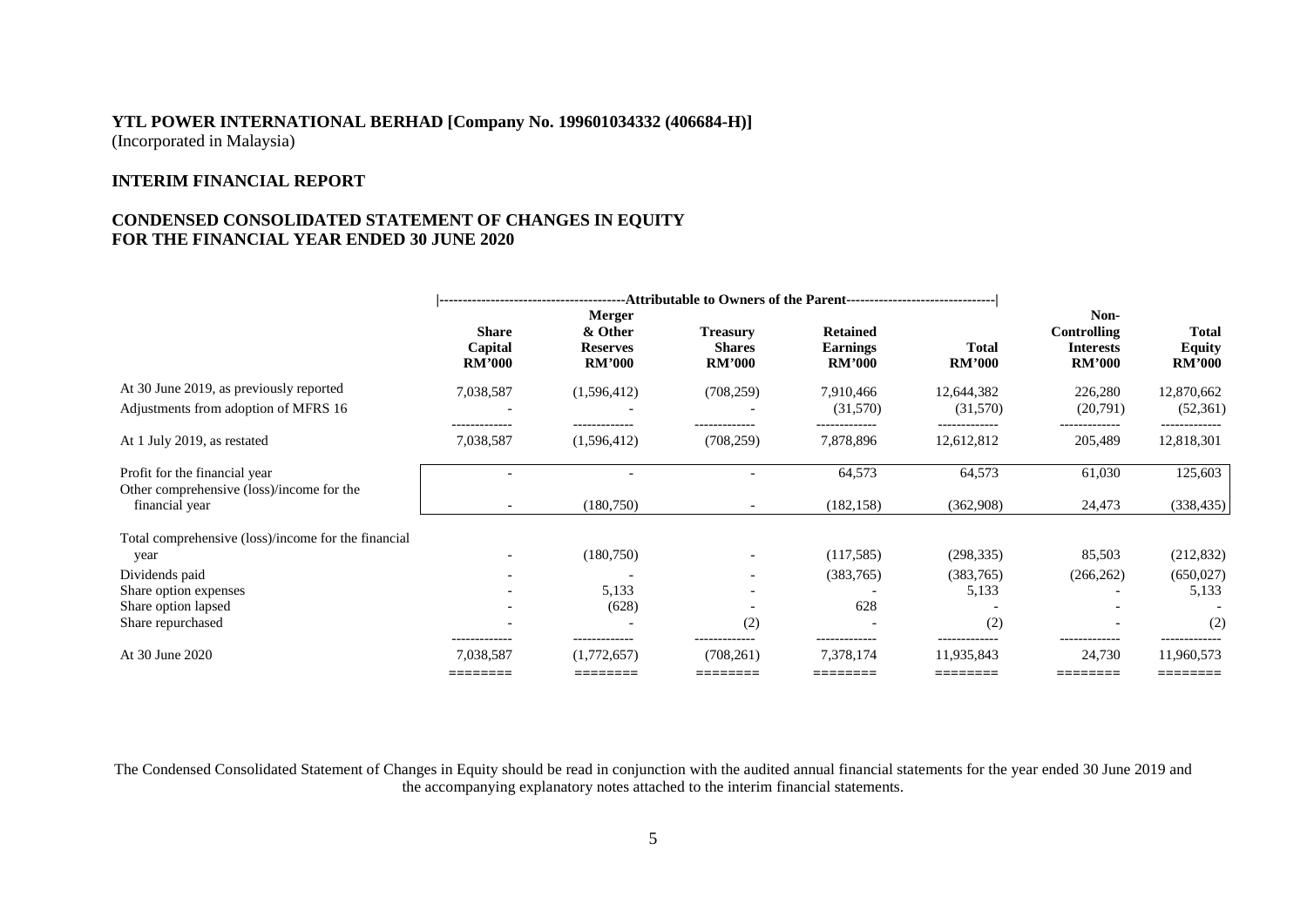# **INTERIM FINANCIAL REPORT**

# **CONDENSED CONSOLIDATED STATEMENT OF CHANGES IN EQUITY FOR THE FINANCIAL YEAR ENDED 30 JUNE 2019**

|                                                                                                                                                                                                                          | <b>Share</b><br>Capital<br><b>RM'000</b> | Merger<br>& Other<br><b>Reserves</b><br><b>RM'000</b> | <b>Treasury</b><br><b>Shares</b><br><b>RM'000</b> | <b>Retained</b><br><b>Earnings</b><br><b>RM'000</b>    | <b>Total</b><br><b>RM'000</b>                       | Non-<br><b>Controlling</b><br><b>Interests</b><br><b>RM'000</b> | <b>Total</b><br><b>Equity</b><br><b>RM'000</b>                             |
|--------------------------------------------------------------------------------------------------------------------------------------------------------------------------------------------------------------------------|------------------------------------------|-------------------------------------------------------|---------------------------------------------------|--------------------------------------------------------|-----------------------------------------------------|-----------------------------------------------------------------|----------------------------------------------------------------------------|
| At 30 June 2018, as previously reported<br>Adjustments from adoption of MFRS 15<br>Acquisition accounting and consolidation                                                                                              | 7,038,587                                | (1,435,015)<br>139                                    | (509, 634)                                        | 7,919,190<br>(2,572)                                   | 13,013,128<br>(2, 433)                              | 111,386<br>230                                                  | 13,124,514<br>(2,203)                                                      |
| elimination restatements                                                                                                                                                                                                 |                                          |                                                       |                                                   | (48,096)                                               | (48,096)                                            |                                                                 | (48,096)                                                                   |
| At 30 June 2018, as restated<br>Adjustments from adoption of MFRS 9                                                                                                                                                      | 7,038,587                                | (1,434,876)                                           | (509, 634)                                        | 7,868,522<br>(1,371)                                   | 12,962,599<br>(1,371)                               | 111,616<br>(916)                                                | 13,074,215<br>(2, 287)                                                     |
| At 1 July 2018, as restated                                                                                                                                                                                              | 7,038,587                                | (1,434,876)                                           | (509, 634)                                        | 7,867,151                                              | 12,961,228                                          | 110,700                                                         | 13,071,928                                                                 |
| Profit for the financial year<br>Other comprehensive (loss)/income for the financial<br>year                                                                                                                             |                                          | (165, 743)                                            |                                                   | 476,751<br>(50, 737)                                   | 476,751<br>(216, 480)                               | 136,777<br>17,326                                               | 613,528<br>(199, 154)                                                      |
| Total comprehensive (loss)/income for the financial<br>year<br>Acquisition of a subsidiary<br>Changes in composition of the Group<br>Dividends paid<br>Share option expenses<br>Share option lapsed<br>Share repurchased | -------------                            | (165, 743)<br>5,353<br>(1,146)<br>-------------       | (198.625)                                         | 426,014<br>(80)<br>(383,765)<br>1,146<br>------------- | 260,271<br>(80)<br>(383,765)<br>5,353<br>(198, 625) | 154,103<br>53<br>112<br>(38, 688)<br>-------------              | 414,374<br>53<br>32<br>(422, 453)<br>5,353<br>(198, 625)<br>-------------- |
| At 30 June 2019, as restated                                                                                                                                                                                             | 7.038.587<br>========                    | (1.596.412)<br>========                               | (708.259)<br>========                             | 7.910.466<br>========                                  | 12.644.382<br>========                              | 226,280<br>========                                             | 12,870,662<br>========                                                     |

The Condensed Consolidated Statement of Changes in Equity should be read in conjunction with the audited annual financial statements for the year ended 30 June 2019 and the accompanying explanatory notes attached to the interim financial statements.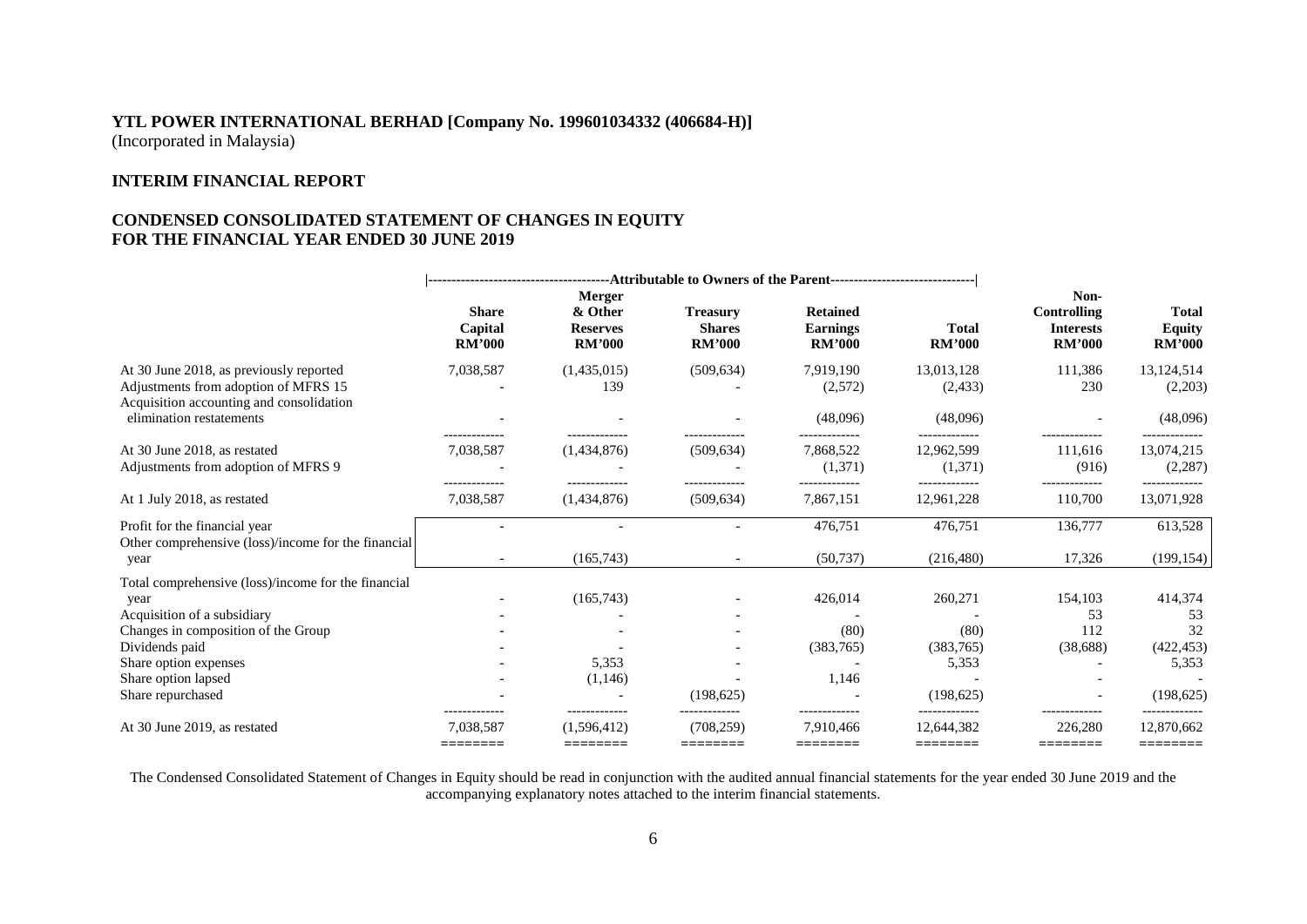(Incorporated in Malaysia)

# **INTERIM FINANCIAL REPORT**

# **CONDENSED CONSOLIDATED STATEMENT OF CASH FLOWS FOR THE FINANCIAL YEAR ENDED 30 JUNE 2020**

|                                                                | <b>12 MONTHS ENDED</b>      |                            |  |
|----------------------------------------------------------------|-----------------------------|----------------------------|--|
|                                                                | <b>UNAUDITED</b>            | <b>AUDITED</b>             |  |
|                                                                | 30.6.2020                   | 30.6.2019                  |  |
|                                                                |                             |                            |  |
|                                                                | <b>RM'000</b>               | <b>RM'000</b>              |  |
| <b>Cash flows from operating activities</b>                    |                             |                            |  |
| Profit for the financial year                                  | 125,603                     | 613,528                    |  |
| Adjustment for:                                                |                             |                            |  |
|                                                                |                             |                            |  |
| Allowance for impairment of inventories                        | 910                         | 4,582                      |  |
| Allowance for impairment of property, plant and equipment      | 2,953                       | 4,347                      |  |
| Allowance for impairment of receivables (net of reversals)     | 120,791                     | 146,089                    |  |
| Amortisation of contract costs                                 | 7,842                       | 11,569                     |  |
| Amortisation of deferred income                                | (5,209)                     | (4,579)                    |  |
| Amortisation of grants and contributions                       | (15, 166)                   | (15, 973)                  |  |
| Amortisation of intangible assets                              | 69,248                      | 9,859                      |  |
| Bad debts recovered                                            | (1,879)                     | (4,122)                    |  |
| Depreciation of property, plant and equipment                  | 987,653                     | 1,075,234                  |  |
|                                                                | 127,036                     |                            |  |
| Depreciation of right-of-use assets                            |                             |                            |  |
| Fair value gain on derivatives                                 | (3,357)                     | (15,590)                   |  |
| Fair value gain on investments                                 | (21,011)                    | (32,753)                   |  |
| Fair value loss/(gain) on investment properties                | 9,023                       | (53,016)                   |  |
| Interest expense                                               | 1,081,951                   | 1,130,885                  |  |
| Interest income                                                | (10,242)                    | (8,077)                    |  |
| Net gain on disposal of property, plant and equipment          | (7,210)                     | (4, 462)                   |  |
| Property, plant and equipment written off                      | 9,905                       | 22,291                     |  |
| Provision for post-employment benefit                          | 62,374                      | 63,962                     |  |
| Share of profits of investments accounted for using the equity |                             |                            |  |
| method                                                         | (454, 216)                  | (401, 156)                 |  |
|                                                                |                             |                            |  |
| Share option expenses                                          | 5,010                       | 5,294                      |  |
| Taxation                                                       | 298,175                     | 139,900                    |  |
| Unrealised loss/(gain) on foreign exchange                     | 3,535                       | (313)                      |  |
| Write back of fuel cost                                        | (9,602)                     |                            |  |
| (Write back of)/Provision for liabilities and charges          | (3,437)                     | 8,219                      |  |
|                                                                | 2,380,680                   | 2,695,718                  |  |
| Changes in working capital:                                    |                             |                            |  |
| Inventories                                                    | 112,299                     | 27,931                     |  |
| Receivables, deposits and prepayments                          | 33,249                      |                            |  |
|                                                                |                             | (645, 384)                 |  |
| Payables and accrued expenses                                  | 41,907                      | 457,259                    |  |
| Cash flows from operations                                     | 2,568,135                   | 2,535,524                  |  |
| Interest paid                                                  | (925,312)                   | (992, 328)                 |  |
| Payment for provision and liabilities                          | (7,093)                     | (3,619)                    |  |
|                                                                |                             | (111,007)                  |  |
| Payment to post-employment benefit obligations                 | (125, 949)                  |                            |  |
| Tax paid                                                       | (162, 447)<br>------------- | (180, 170)<br>------------ |  |
| Net cash flows from operating activities                       | 1,347,334                   | 1,248,400                  |  |
|                                                                |                             |                            |  |

The Condensed Consolidated Statement of Cash Flows should be read in conjunction with the audited annual financial statements for the year ended 30 June 2019 and the accompanying explanatory notes attached to the interim financial statements.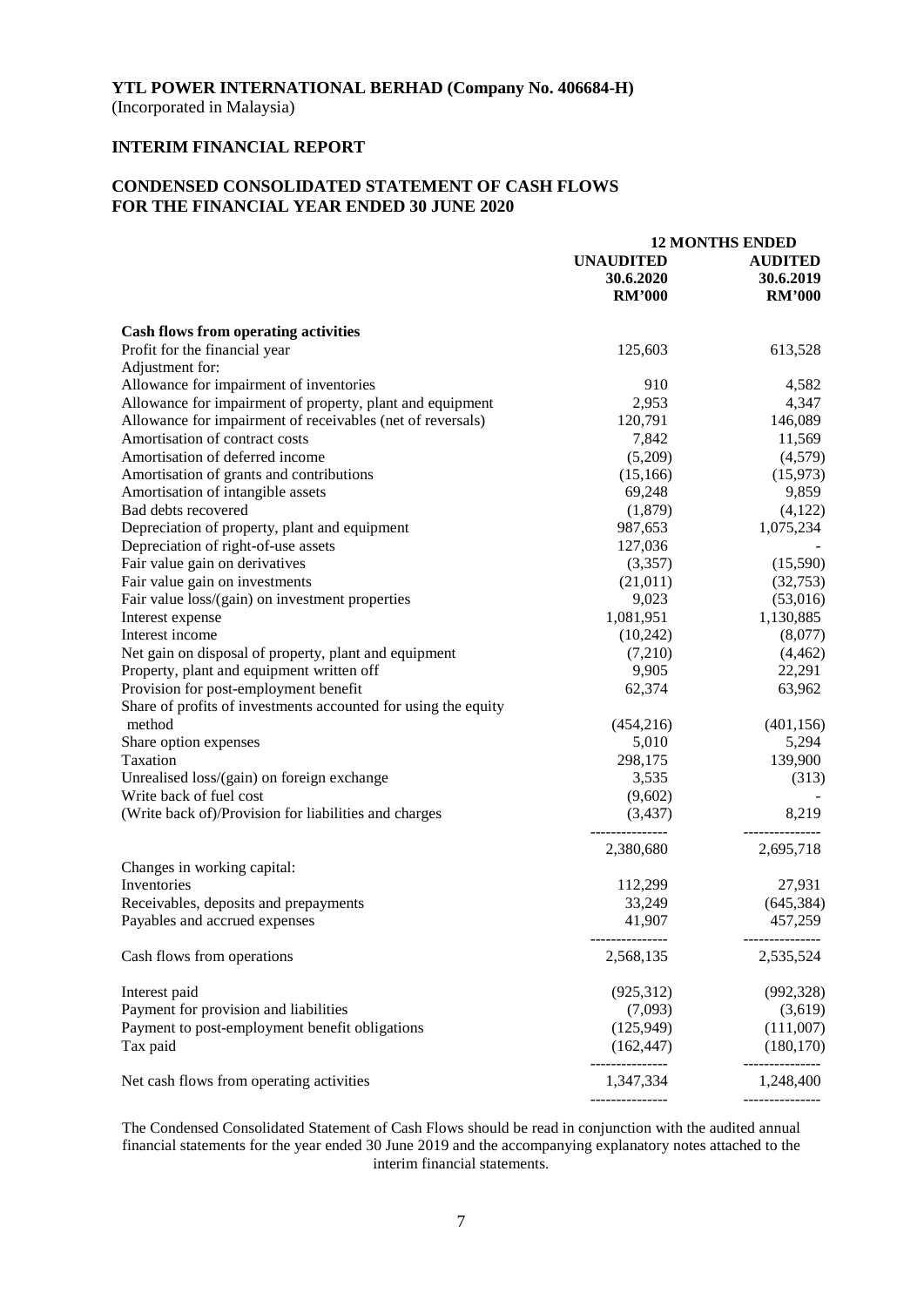(Incorporated in Malaysia)

# **INTERIM FINANCIAL REPORT**

# **CONDENSED CONSOLIDATED STATEMENT OF CASH FLOWS FOR THE FINANCIAL YEAR ENDED 30 JUNE 2020 - Continued**

|                                                                                  | <b>12 MONTHS ENDED</b>         |                                |  |
|----------------------------------------------------------------------------------|--------------------------------|--------------------------------|--|
|                                                                                  | <b>UNAUDITED</b>               | <b>AUDITED</b>                 |  |
|                                                                                  | 30.6.2020                      | 30.6.2019                      |  |
|                                                                                  | <b>RM'000</b>                  | <b>RM'000</b>                  |  |
| <b>Cash flows from investing activities</b>                                      |                                |                                |  |
| Acquisition of subsidiaries, net of cash acquired                                |                                | 519                            |  |
| Deposits maturing more than 90 days                                              | (519,204)                      |                                |  |
| Development expenditure incurred on investment properties                        | (36, 244)                      | (15,558)                       |  |
| Dividends received                                                               | 406,472                        | 385,772                        |  |
| Grants received                                                                  | 49,342                         | 29,432                         |  |
| Interest received                                                                | 20,638                         | 7,614                          |  |
| Maturities of income funds                                                       | 176,000                        | 1,285,382                      |  |
| Prepayment for land acquisition                                                  | (3,867)                        | (12, 133)                      |  |
| Proceeds from disposal of property, plant and equipment                          | 12,008                         | 10,113                         |  |
| Purchase of intangible assets                                                    | (207, 806)                     | (4,215)                        |  |
| Purchase of property, plant and equipment                                        | (1,455,507)                    | (1,489,209)                    |  |
| Shareholder loans                                                                | (94, 651)                      | (60, 305)                      |  |
| Net cash flows (used in)/from investing activities                               | _______________<br>(1,652,819) | --------------<br>137,412      |  |
| <b>Cash flows from financing activities</b>                                      |                                |                                |  |
| Dividend paid                                                                    | (383,765)                      | (383,765)                      |  |
| Dividends paid to non-controlling interests                                      | (266, 262)                     | (38, 688)                      |  |
| Proceeds from borrowings                                                         | 1,672,445                      | 2,490,134                      |  |
| Upfront fees on borrowings                                                       |                                | (1,950)                        |  |
|                                                                                  |                                |                                |  |
| Repayment of borrowings                                                          | (1,176,105)                    | (3,134,668)                    |  |
| Repayment of lease liabilities                                                   | (173, 054)                     |                                |  |
| Repurchase of own shares                                                         | (2)<br>---------------         | (198, 625)                     |  |
| Net cash flows used in financing activities                                      | (326,743)                      | (1,267,562)<br>--------------- |  |
| Net changes in cash and cash equivalents                                         | (632, 228)                     | 118,250                        |  |
| Effects of exchange rate changes                                                 | 16,248                         | 116,350                        |  |
| Cash and cash equivalents at beginning of the financial year                     | 7,539,691                      | 7,305,091                      |  |
| Cash and cash equivalents at end of the financial year [Note a]                  | _______________<br>6,923,711   | -------------<br>7,539,691     |  |
|                                                                                  |                                | $=$ ========                   |  |
| [Note a]<br>Cash and cash equivalents at the end of the financial year comprise: |                                |                                |  |
| Fixed deposits                                                                   | 6,952,762                      | 7,184,832                      |  |
| Cash and bank balances                                                           | 532,115                        | 375,484                        |  |
| Deposits with maturity 90 days and more                                          | (516, 019)                     |                                |  |
| Bank overdrafts                                                                  | (45, 147)                      | (20,625)                       |  |
| (included within short term borrowing in Note B9)                                |                                |                                |  |
|                                                                                  | 6,923,711                      | 7,539,691                      |  |
|                                                                                  | =========                      | =========                      |  |

The Condensed Consolidated Statement of Cash Flows should be read in conjunction with the audited annual financial statements for the year ended 30 June 2019 and the accompanying explanatory notes attached to the interim financial statements.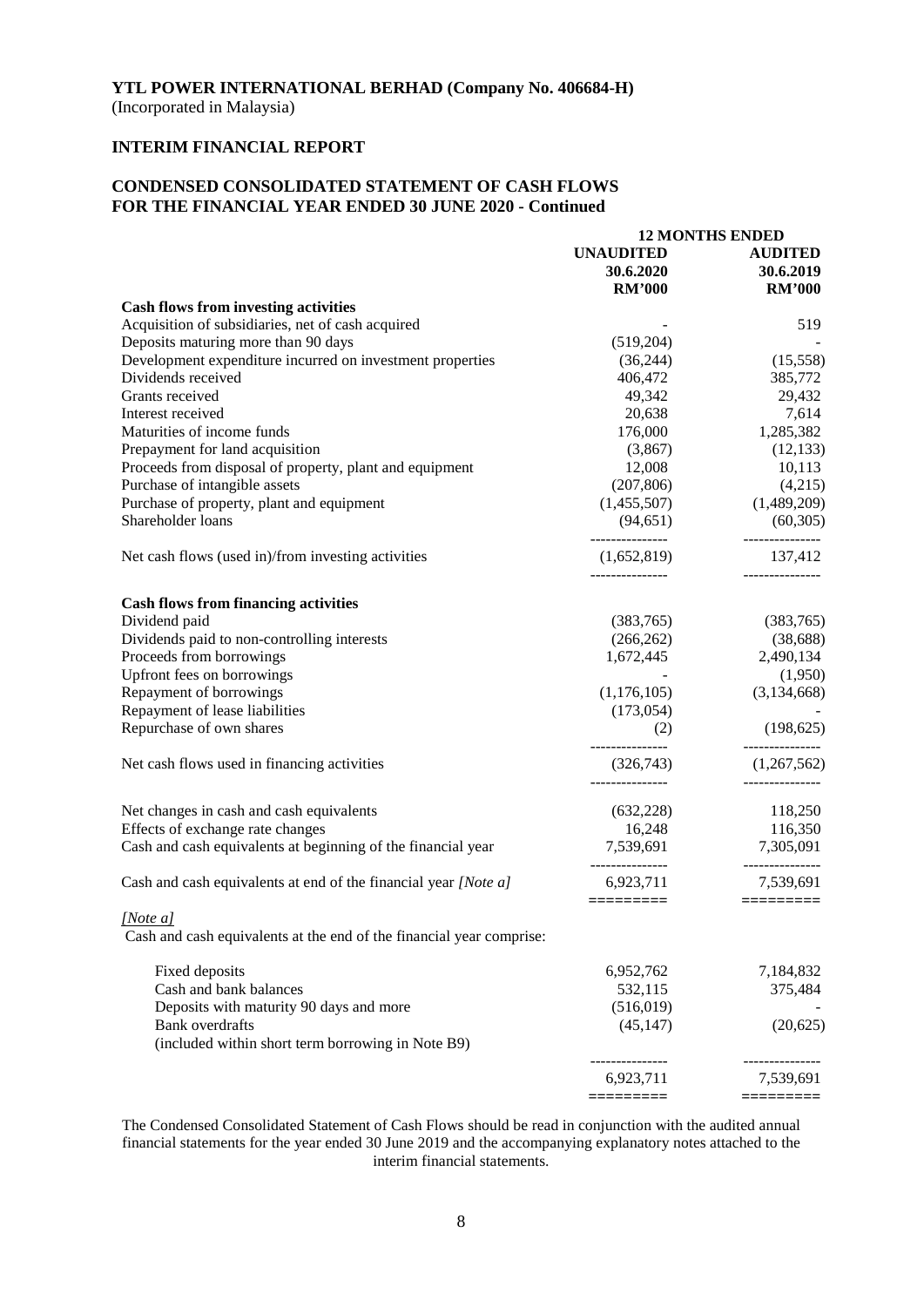(Incorporated in Malaysia)

# **INTERIM FINANCIAL REPORT**

# **PART A – EXPLANATORY NOTES PURSUANT TO MFRS 134**

The interim financial report should be read in conjunction with the audited annual financial statements of the Group for the financial year ended 30 June 2019.

# **A1. Accounting Policies and Methods of Computation**

The interim financial report is unaudited and has been prepared in accordance with Malaysian Financial Reporting Standard ("MFRS") 134: "Interim Financial Reporting" and Chapter 9, part K paragraph 9.22 of the Main Market Listing Requirements of the Bursa Malaysia Securities Berhad ("Bursa Securities").

The explanatory notes contained herein provide an explanation of the events and transactions that are significant to the understanding of the changes in the financial position and performance of the Group since the financial year ended 30 June 2019.

The accounting policies and methods of computations adopted by the Group in this interim financial report are consistent with those adopted in the annual audited financial statements for the financial year ended 30 June 2019, except for changes arising from the adoption of MFRS 16 "Leases" as described below:

# MFRS 16 "Leases" ("MFRS 16")

MFRS 16 supersedes MFRS 117 "Leases" and the related interpretations. Under MFRS 16, a lease is a contract (or part of a contract) that conveys the right to control the use of an identified asset for a period of time in exchange for consideration.

MFRS 16 eliminates the classification of leases by the lessee as either finance leases (on balance sheet) or operating leases (off balance sheet). MFRS 16 requires a lessee to recognise a "rightof-use" of the underlying asset and a lease liability reflecting future lease payments for most leases. The right-of-use asset is depreciated in accordance with the principle in MFRS 116 'Property, Plant and Equipment' and the lease liability is accreted over time with interest expense recognised in the Income Statement.

The Group applies MFRS 16 using the modified retrospective approach, therefore the comparative information was not restated and continues to be reported under MFRS 117 Leases ("MFRS 117") and IC Interpretation 4 Determining Whether an Arrangement Contain a Lease ("IC 4"). The retrospective impact of applying MFRS 16 for the leasing contracts assessed to be relevant to MFRS 16 as at 1 July 2019 is adjusted to the Group's retained earnings as at 1 July 2019.

The purchases and sales of rights to access and rights to use licenses of intellectual property are excluded from the scope of MFRS 16.

The lease liability is initially measured at the present value of the lease payments that are not paid at the commencement date, discounted using the interest rate implicit in the lease or, if that rate cannot be readily determined, the Group's incremental borrowing rate. Generally, the Group uses its incremental borrowing rate as the discount rate. Subsequently, the lease liability is measured at amortised cost using the effective interest rate method, re-measured when there is a change in the Group's estimates of future lease payments arising from changes in circumstances relating to the contractor if the Group changes its assessment of whether it will exercise a purchase, extension or termination options.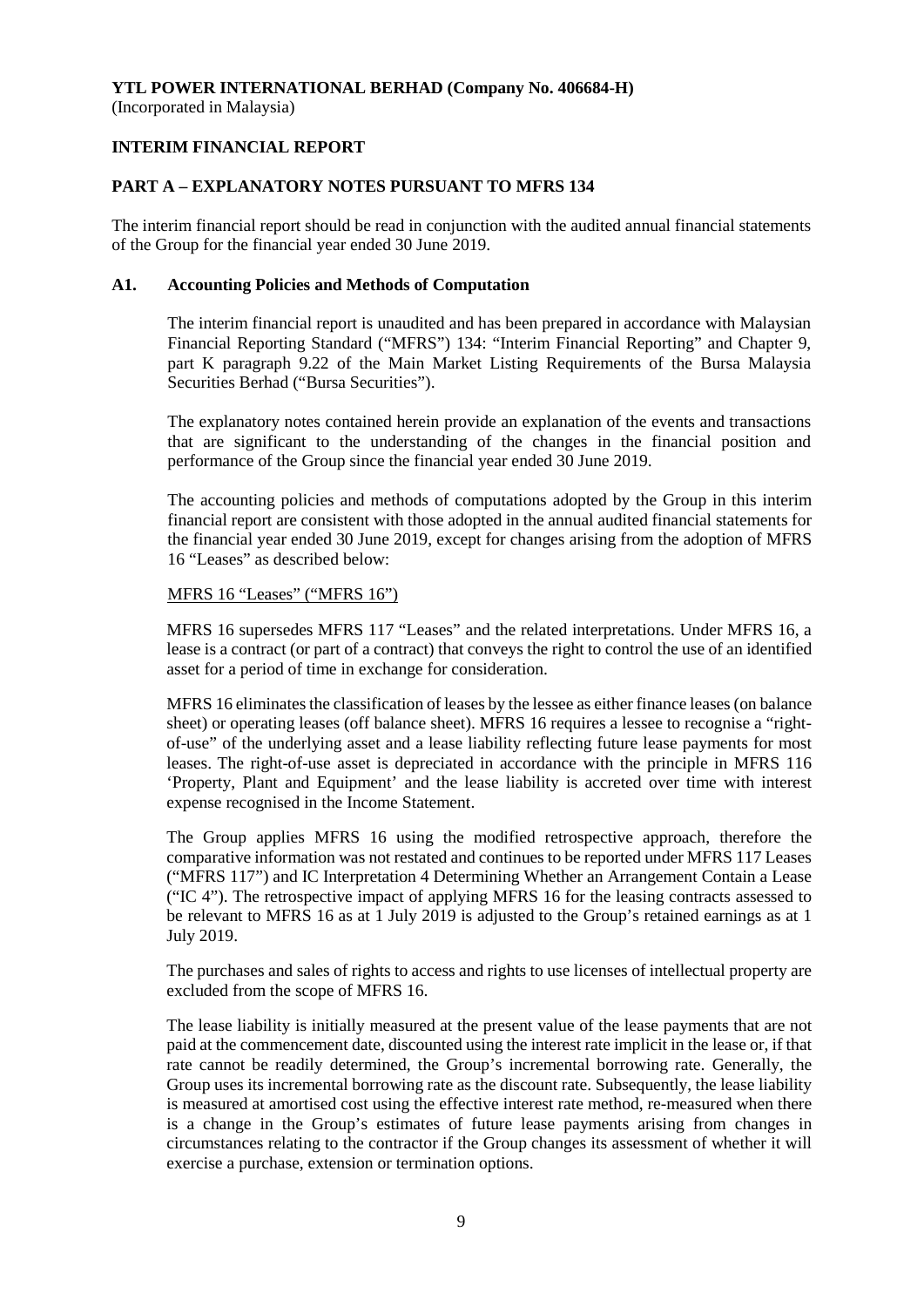# **INTERIM FINANCIAL REPORT**

#### **Notes – continued**

In such re-measurements, a corresponding adjustment is made to the carrying amount of the right-to-use asset, or is recorded in Income Statement if the carrying value of the right-of-use asset has been reduced to zero.

The Group has elected to not recognise right-of-use assets and lease liabilities for short-term leases that have a lease term of 12 months or less at inception or at initial application of MFRS 16 and low-value assets. The Group recognises the lease payments associated with these leases as an expense on a straight-line basis over the lease term.

The adoption of MFRS 16 impacts the Group's performance in the current financial year as below:

- (a) On the Income Statement, expenses which previously included leasing expenses within Earnings before Interest, Tax, Depreciation and Amortisation ("EBITDA") were replaced by interest expense on lease liabilities and depreciation of the right-of-use assets.
- (b) On the Statements of Cash Flows, operating lease rental outflows previously recorded within "net cash flows from operating activities" were reclassified as "net cash flows used in financing activities" for repayment of the principal and interest of lease liabilities.

For lessors, MFRS 16 retains most of the requirements in MFRS 117. Lessors continue to classify all leases as either operating leases or finance leases and account for them differently.

(i) Consolidated statement of financial position *(extract)*

|                                | 30.6.2019     |                   | 1.7.2019      |
|--------------------------------|---------------|-------------------|---------------|
|                                | As previously | <b>Effects of</b> | As            |
|                                | reported      | <b>MFRS 16</b>    | restated      |
|                                | <b>RM'000</b> | <b>RM'000</b>     | <b>RM'000</b> |
| <b>Non-current assets</b>      |               |                   |               |
| Property, plant and equipment  | 21,631,567    | (106,902)         | 21,524,665    |
| Right-of-use assets            |               | 718,881           | 718,881       |
| <b>Equity and liabilities</b>  |               |                   |               |
| <b>Capital and reserves</b>    |               |                   |               |
| Reserves                       | 5,605,795     | (31,570)          | 5,574,225     |
| Non-controlling interests      | 226,280       | (20,791)          | 205,489       |
| <b>Non-current liabilities</b> |               |                   |               |
| Borrowings (Others)            | 19,071,117    | (14,753)          | 19,056,364    |
| Borrowings (Lease liabilities) |               | 560,296           | 560,296       |
| <b>Current liabilities</b>     |               |                   |               |
| Borrowings (Others)            | 7,642,643     | (27, 888)         | 7,614,755     |
| Borrowings (Lease liabilities) |               | 146,685           | 146,685       |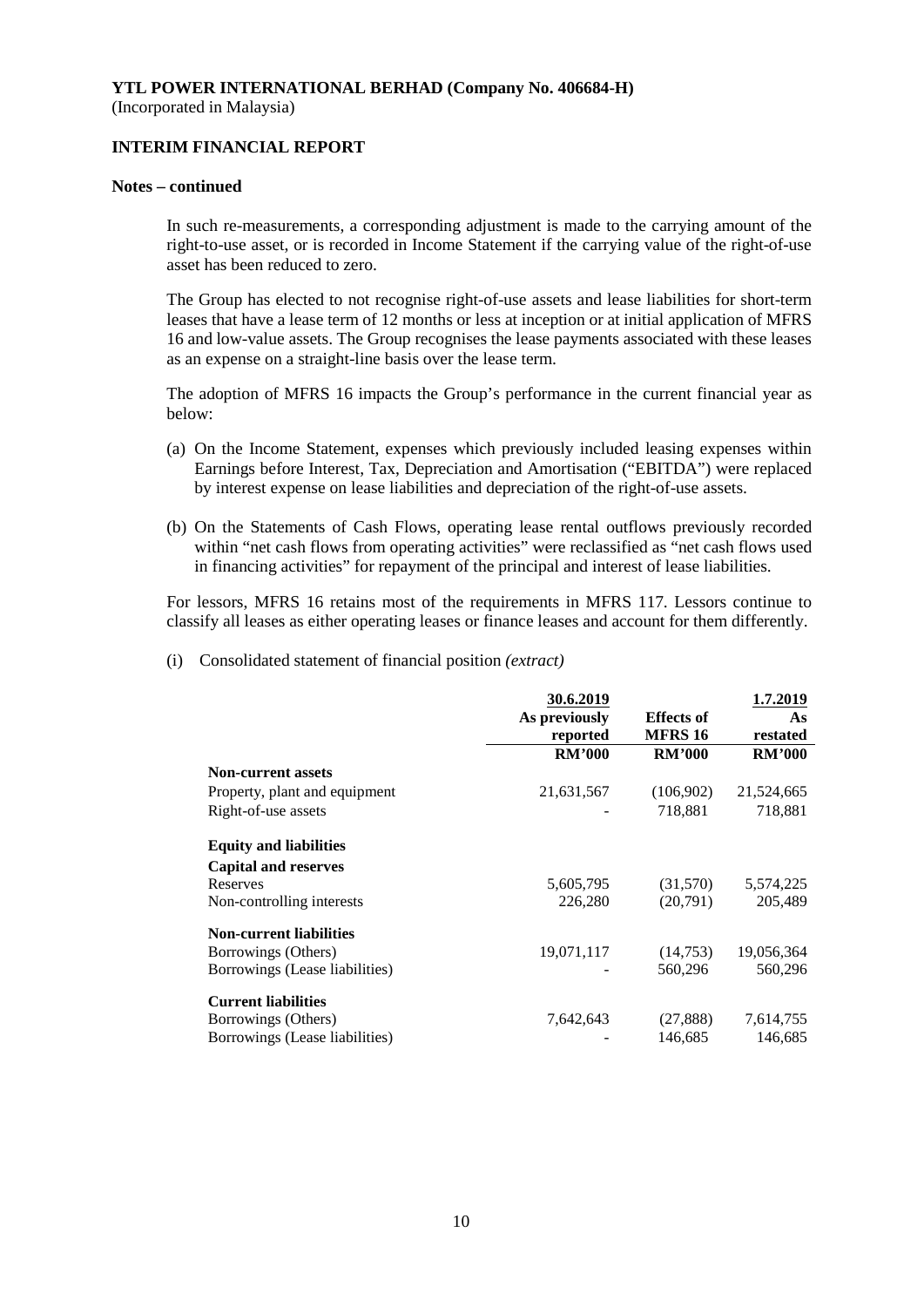(Incorporated in Malaysia)

# **INTERIM FINANCIAL REPORT**

#### **Notes – continued**

(ii) Reconciliation of operating lease commitment as at 30 June 2019 to the opening balance of lease liabilities as at 1 July 2019 is as follow:

|                                                                                                   | <b>RM'000</b> |
|---------------------------------------------------------------------------------------------------|---------------|
| Operating lease commitments disclosed as at 30 June 2019                                          | 608,311       |
| (Less): short-term leases recognised on a straight-line basis as expense                          | (10,659)      |
| (Less): contracts reassessed as service agreements                                                | (268, 317)    |
|                                                                                                   | 329,335       |
| Discounted using the lessee's incremental borrowing rate of at the date of<br>initial application | 257,999       |
| Add: finance lease liabilities recognised as at 30 June 2019                                      | 42,641        |
| Add: contracts reassessed as lease contracts                                                      | 107,774       |
| adjustments as a result of a different treatment of extension and<br>Add:                         |               |
| termination options                                                                               | 298,567       |
| Lease liabilities as at 1 July 2019                                                               | 706,981       |
| Of which are:                                                                                     |               |
| Current lease liabilities                                                                         | 146,685       |
| Non-current lease liabilities                                                                     | 560,296       |
|                                                                                                   | 706,981       |
|                                                                                                   |               |

(iii) The recognition of Group's right-of-use assets on 1 July 2019 is as follows:

The right-of-use assets were measured on modified retrospective approach as if the new standard had always been applied since the initial date of the contract.

| <b>Non-current assets</b>                         | <b>RM'000</b> |
|---------------------------------------------------|---------------|
| $Right-of-use assets - Land$                      | 125.637       |
| $Right-of-use assets – Buildings$                 | 4.772         |
| Right-of-use assets – Network Sites and Equipment | 513,956       |
| Right-of-use assets – Non-Network Equipment       | 8.048         |
| Right-of-use assets – Fibre                       | 66.445        |
| $Right-of-use assets - Others$                    | 23            |
| Total                                             | 718.881       |

The adoption of MFRSs, amendments to MFRSs and IC interpretation which were effective for financial year beginning on or after 1 July 2019 do not have significant financial impact to the Group other than explained above.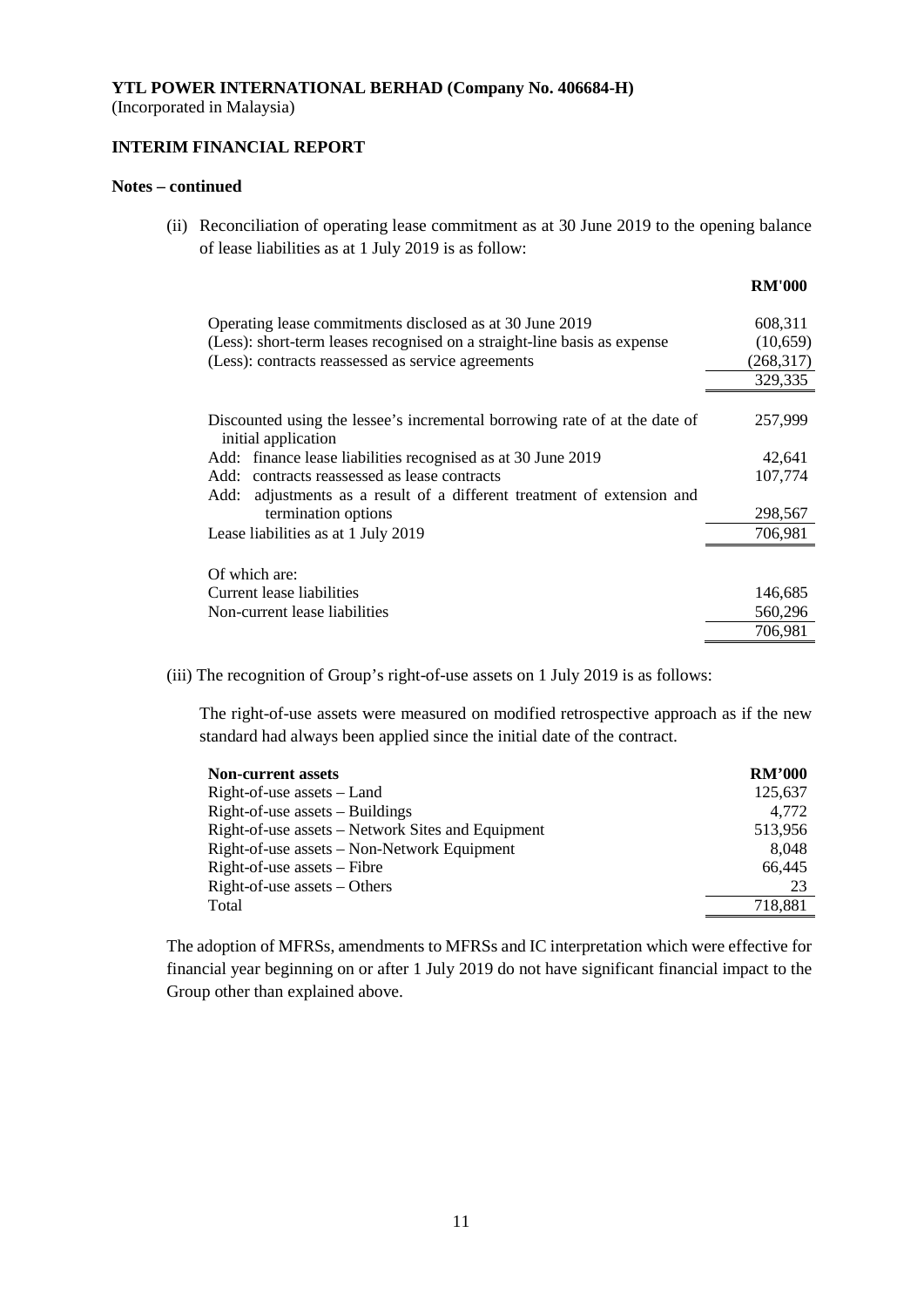# **INTERIM FINANCIAL REPORT**

# **Notes – continued**

# **A2. Seasonality or Cyclicality of Operations**

The business operations of the Group are not materially affected by any seasonal or cyclical factor.

# **A3. Disaggregation of revenue**

|                                                                                           | <b>Individual Quarter</b>  |                            |                            | <b>Cumulative Quarter</b>  |  |
|-------------------------------------------------------------------------------------------|----------------------------|----------------------------|----------------------------|----------------------------|--|
|                                                                                           | 30.6.2020<br><b>RM'000</b> | 30.6.2019<br><b>RM'000</b> | 30.6.2020<br><b>RM'000</b> | 30.6.2019<br><b>RM'000</b> |  |
| <b>Power generation</b><br>(Contracted)                                                   |                            |                            |                            |                            |  |
| - Sale of electricity                                                                     | 84,604                     | 203,984                    | 633,435                    | 798,480                    |  |
| <b>Multi utilities business</b><br>(Merchant)                                             |                            |                            |                            |                            |  |
| - Sale of electricity                                                                     | 1,113,916                  | 1,597,363                  | 5,204,805                  | 5,908,123                  |  |
| - Sale of steam                                                                           | 35,118                     | 51,134                     | 171,900                    | 211,048                    |  |
| - Others                                                                                  | 63,399                     | 37,511                     | 389,427                    | 154,830                    |  |
|                                                                                           | 1,212,433                  | 1,686,008                  | 5,766,132                  | 6,274,001                  |  |
| Water & sewerage<br>Supply of clean water and<br>treatment and disposal of<br>waste water | 859,132                    | 892,966                    | 3,486,790                  | 3,437,435                  |  |
| <b>Telecommunications business</b>                                                        |                            |                            |                            |                            |  |
| - Sale of devices                                                                         | 2,642                      | 8,890                      | 7,553                      | 16,166                     |  |
| - Telecommunications services<br>- Telecommunications                                     | 97,945                     | 214,302                    | 399,295                    | 810,392                    |  |
| infrastructure business                                                                   | 10,911                     | 13,812                     | 50,429                     | 45,389                     |  |
|                                                                                           | 111,498                    | 237,004                    | 457,277                    | 871,947                    |  |
| <b>Investment holding activities</b>                                                      |                            |                            |                            |                            |  |
| - Investment income<br>- Management, operation and                                        | 23,919                     | 45,292                     | 153,401                    | 188,130                    |  |
| maintenance fees                                                                          | 28,517                     | 24,870                     | 122,572                    | 93,516                     |  |
| - Others                                                                                  | 4,553                      | 24,234                     | 50,656                     | 69,207                     |  |
|                                                                                           | 56,989                     | 94,396                     | 326,629                    | 350,853                    |  |
|                                                                                           | 2,324,656                  | 3,114,358                  | 10,670,263                 | 11,732,716                 |  |

# **A4. Unusual Items**

For the current financial year to date, there was no item of unusual nature that affects the assets, liabilities, equity, net income or cash flows of the Group.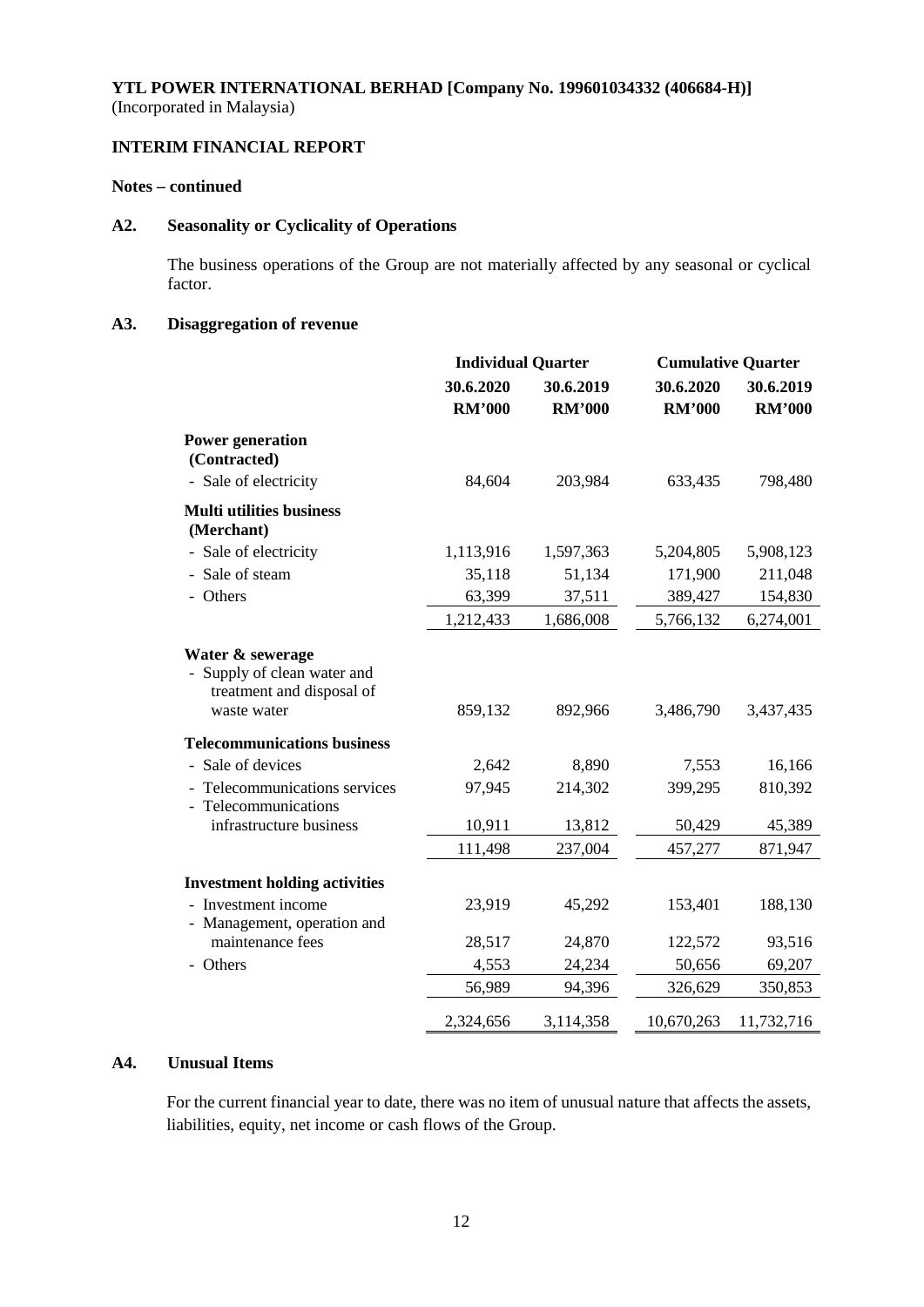### **INTERIM FINANCIAL REPORT**

#### **Notes – continued**

#### **A5. Changes in Estimates of Amounts Reported**

There was no significant change to estimate of amount reported in prior interim periods or prior financial years.

#### **A6. Changes in Debt and Equity Securities**

There was no share issued pursuant to the exercise of employees' share options granted under the Company's Employees Share Option Scheme during the current financial quarter and financial year to date.

A total of 2,000 ordinary shares were repurchased from the open market for a total consideration of RM1,527 for the current financial year to date. The share buyback transactions were financed by internally generated funds. The shares purchased are held as treasury shares. As at 30 June 2020, the number of treasury shares held was 482,908,712 ordinary shares.

On 15 June 2020, a subsidiary of the Company released the retained RM264.9 million (GBP50.0 million) Guaranteed Fixed Rate Bond maturing on 17 September 2029 at an interest rate of 1.5% per annum. The total RM1,288.5 million (GBP250.0 million) bond is now fully issued, with the initial RM1,023.6 million (GBP200.0 million) being on 17 September 2019. The net proceeds of the issuance will be utilised to finance capital expenditure.

The outstanding debts are as disclosed in Note B9.

# **A7. Dividends Paid**

The following dividend payment was made during the financial year ended 30 June 2020: -

|                                                      | <b>RM'000</b> |
|------------------------------------------------------|---------------|
| In respect of the financial year ended 30 June 2019: |               |

An interim dividend of 5 sen per ordinary share paid on 13 November 2019 383,765

# **A8. Segment Information**

The Group has five reportable segments as described below:

- a) Power generation (Contracted)
- b) Multi utilities business (Merchant)
- c) Water and sewerage
- d) Telecommunications business
- e) Investment holding activities

Management monitors the operating results of business segments separately for the purpose of making decisions about resources to be allocated and of assessing performance.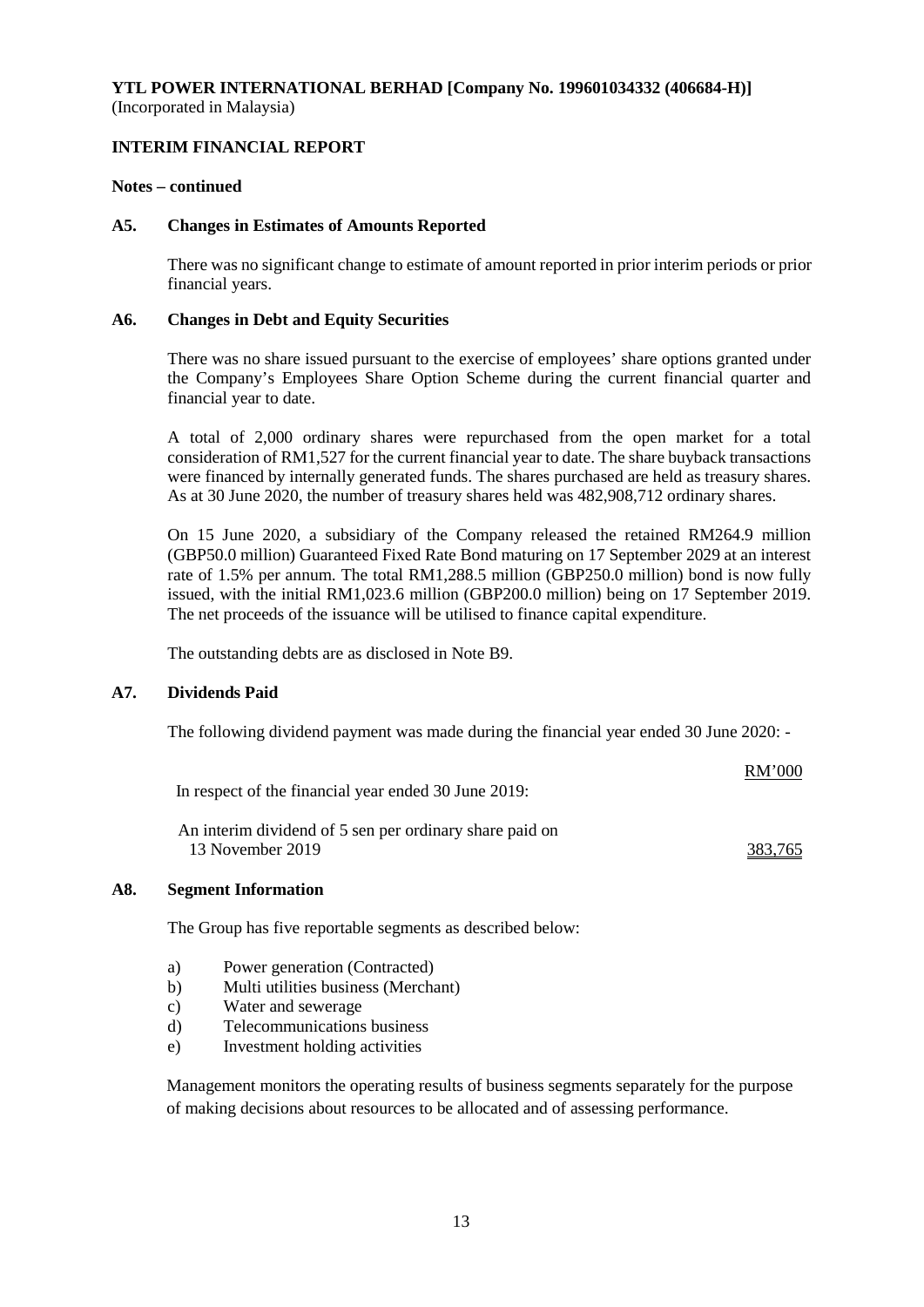# **INTERIM FINANCIAL REPORT**

#### **Notes – continued**

Segment information for the financial year ended 30 June 2020:

|                                                | <b>Power</b><br>generation<br>(Contracted)<br><b>RM'000</b> | <b>Multi</b> utilities<br><b>business</b><br>(Merchant)<br><b>RM'000</b> | Water &<br>sewerage<br><b>RM'000</b> | Telecom-<br>munications<br><b>business</b><br><b>RM'000</b> | Investment<br>holding<br>activities<br><b>RM'000</b> | Group<br><b>RM'000</b> |
|------------------------------------------------|-------------------------------------------------------------|--------------------------------------------------------------------------|--------------------------------------|-------------------------------------------------------------|------------------------------------------------------|------------------------|
| <b>Total Revenue</b>                           | 633,435                                                     | 5,766,132                                                                | 3,486,790                            | 459,754                                                     | 383,809                                              | 10,729,920             |
| Inter-segment                                  |                                                             |                                                                          |                                      |                                                             |                                                      |                        |
| elimination                                    |                                                             |                                                                          |                                      | (2,477)                                                     | (57, 180)                                            | (59, 657)              |
| <b>External Revenue</b>                        | 633,435                                                     | 5,766,132                                                                | 3,486,790                            | 457,277                                                     | 326.629                                              | 10,670,263             |
| Segment<br>profit/loss)                        |                                                             |                                                                          |                                      |                                                             |                                                      |                        |
| before tax                                     | 56,657                                                      | (172, 359)                                                               | 608,258                              | (261, 385)                                                  | 192,607                                              | 423,778                |
| Finance costs<br>Depreciation and amortisation |                                                             |                                                                          |                                      |                                                             |                                                      | 1,081,951<br>1,171,404 |
| <b>EBITDA*</b>                                 |                                                             |                                                                          |                                      |                                                             |                                                      | 2,677,133              |

*\**Included is a fair value gain of RM15.3 million and allowance for impairment of RM124.7 million.

Segment information for the financial year ended 30 June 2019:

|                                                | <b>Power</b><br>generation<br>(Contracted)<br><b>RM'000</b> | <b>Multi</b> utilities<br><b>business</b><br>(Merchant)<br><b>RM'000</b> | Water &<br>sewerage<br><b>RM'000</b> | Telecom-<br>munications<br>business<br><b>RM'000</b> | Investment<br>holding<br>activities<br><b>RM'000</b> | Group<br><b>RM'000</b> |
|------------------------------------------------|-------------------------------------------------------------|--------------------------------------------------------------------------|--------------------------------------|------------------------------------------------------|------------------------------------------------------|------------------------|
| <b>Total Revenue</b>                           | 798,480                                                     | 6,274,001                                                                | 3,437,435                            | 875,105                                              | 417,308                                              | 11,802,329             |
| Inter-segment<br>elimination                   |                                                             |                                                                          |                                      | (3, 158)                                             | (66, 455)                                            | (69, 613)              |
| <b>External Revenue</b>                        | 798,480                                                     | 6,274,001                                                                | 3,437,435                            | 871,947                                              | 350,853                                              | 11,732,716             |
| <b>Segment</b><br>profit/loss)                 |                                                             |                                                                          |                                      |                                                      |                                                      |                        |
| before tax                                     | 51,389                                                      | (242, 055)                                                               | 739,298                              | 2,390                                                | 202,406                                              | 753,428                |
| Finance costs<br>Depreciation and amortisation |                                                             |                                                                          |                                      |                                                      |                                                      | 1,130,885<br>1,076,110 |
| <b>EBITDA*</b>                                 |                                                             |                                                                          |                                      |                                                      |                                                      | 2,960,423              |

**\***Included is a fair value gain of RM101.4 million and allowance for impairment of RM155.0 million.

### **A9. Events After the Interim Period**

There was no item, transaction or event of a material or unusual nature during the period from the end of the quarter under review to the date of this report.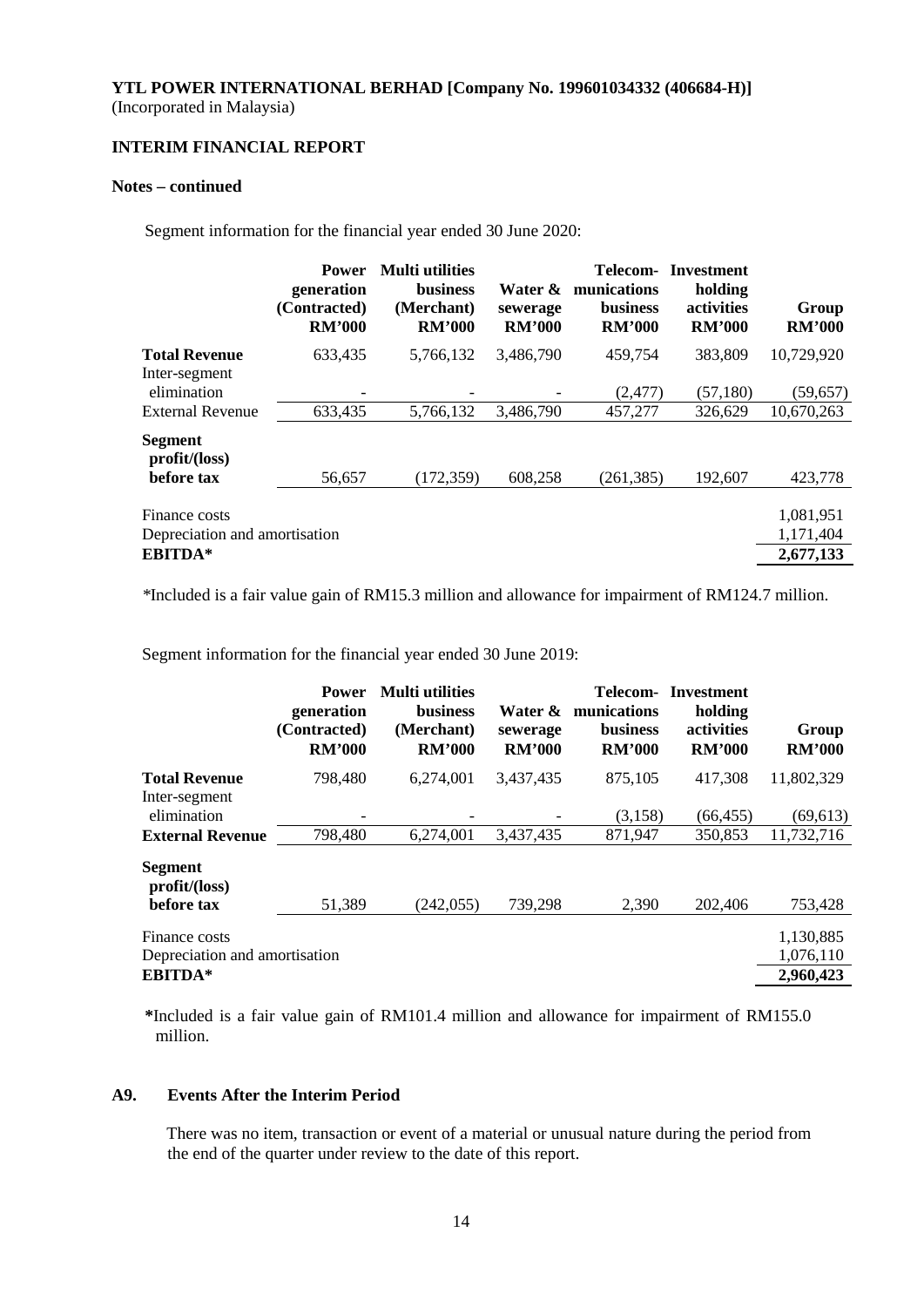# **INTERIM FINANCIAL REPORT**

#### **Notes – continued**

### **A10. Changes in the Composition of the Group**

There were no changes in the composition of the Group for the current financial year ended 30 June 2020, including business combinations, obtaining or losing control of subsidiaries and long-term investments, restructurings and discontinuing operations save for the following:

(i) On 12 July 2019, YTL Jordan Services Sdn. Bhd. ("YTL Jordan Services") (a whollyowned subsidiary of the Company) acquired the entire issued share capital comprising one (1) ordinary share in Equinox Solar Farm Sdn. Bhd. ("Equinox Solar"). As a result, Equinox Solar became an indirect subsidiary of the Company.

Equinox Solar was incorporated on 13 February 2019 and is principally involves in the development, ownership, operation and maintenance of solar photovoltaic power plants and related engineering, procurement, construction and commissioning services.

- (ii) On 24 July 2019, YTL Jordan Services changed its name to YTL Power Resources Sdn. Bhd..
- (iii) The following indirect subsidiaries had been struck-off the register of the Companies House in United Kingdom on the respective dates:

On 30 July 2019:

- Wessex Electricity Utilities Limited
- Wessex Property Services Limited
- Wessex Logistics Limited
- Wessex Promotions Limited
- Wessex Spring Water Limited
- Wessex Water Commercial Limited

On 6 August 2019:

- Sword Bidco (Holdings) Limited
- Sword Bidco Limited
- Sword Midco Limited

Accordingly, the above companies ceased to be the indirect subsidiaries of the Company.

(iv) On 20 December 2019, Brabazon Estates Limited ("Brabazon Estates") was incorporated as a wholly-owned subsidiary of YTL Developments (UK) Limited (an indirect wholly-owned subsidiary of the Company). As a result, Brabazon Estates became an indirect wholly-owned subsidiary of the Company.

Brabazon Estates was incorporated in England and Wales as a company limited by guarantee without share capital and is principally involved in the management of real estate.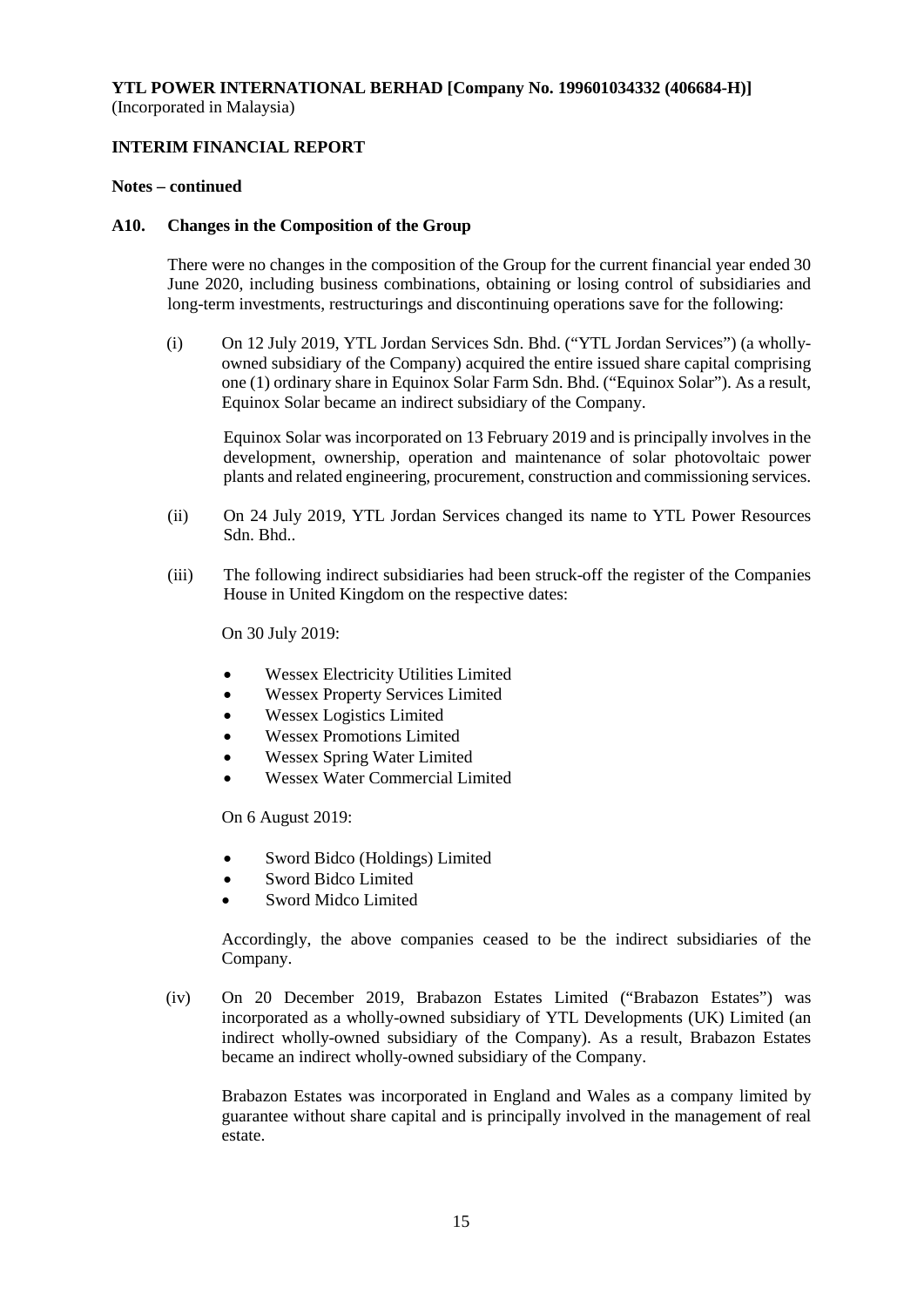# **INTERIM FINANCIAL REPORT**

### **Notes – continued**

(v) On 2 March 2020, Taser Power Pte. Ltd. ("Taser Power") was incorporated as a whollyowned subsidiary of YTL PowerSeraya Pte. Limited (an indirect wholly-owned subsidiary of the Company). As a result, Taser Power became an indirect wholly-owned subsidiary of the Company.

Taser Power was incorporated in Singapore with an issued share capital of SGD1.00 comprising one (1) ordinary share. Taser Power will own and operate energy facilities and services (full value chain of electricity generation including trading of physical fuel and fuel related derivative instruments, and sale of by-products from the electricity generation process).

- (vi) On 31 March 2020, Sword Holdings Limited ("Sword Holdings") had been struck-off the Companies Register in Cayman Islands. As a result, Sword Holdings ceased to be the wholly-owned subsidiary of YTL Infrastructure Ltd, an indirect wholly-owned subsidiary of the Company.
- (vii) On 31 March 2020, YTL Jawa Energy B.V. (a wholly-owned subsidiary of YTL Jawa Power Holdings Ltd) disposed 720 ordinary shares, representing 40% of the share capital of Bel Air Den Haag Beheer B.V. ("Bel Air"), to YTL Jawa Power B.V. (a wholly-owned subsidiary of YTL Jawa Power Holdings B.V.), for a consideration of USD9,347,457.44. As a result, Bel Air became a 60% owned subsidiary of YTL Jawa Energy B.V. and remains an indirect subsidiary of the Company.

Bel Air was incorporated in Amsterdam, the Netherlands on 26 May 2011 and is engaged in investment holding.

(viii) On 16 June 2020, YTL Finance (Cyprus) Limited ("YTL Finance (Cyprus)") was incorporated as a wholly-owned subsidiary of YTL Utilities Finance Limited (an indirect wholly-owned subsidiary of the Company). As a result, YTL Finance (Cyprus) became an indirect wholly-owned subsidiary of the Company.

YTL Finance (Cyprus) was incorporated in Cyprus with an issued share capital of EUR1,000 comprising one thousand (1,000) ordinary shares of EUR1.00 each. YTL Finance (Cyprus) will serve as a finance company for inter-company group lending into the United Kingdom.

(ix) On 30 June 2020, the Company acquired the entire issued share capital comprising one (1) ordinary shares in Suria Solar Farm Sdn. Bhd..

Suria Solar Farm Sdn. Bhd. was incorporated on 13 February 2019 and will be principally involved in the development, ownership, operation and maintenance of solar photovoltaic power plants and related engineering, procurement, construction and commissioning services.

# **A11. Changes in Contingent Liabilities**

There were no material changes in the contingent liabilities of the Group since the last financial year ended 30 June 2019.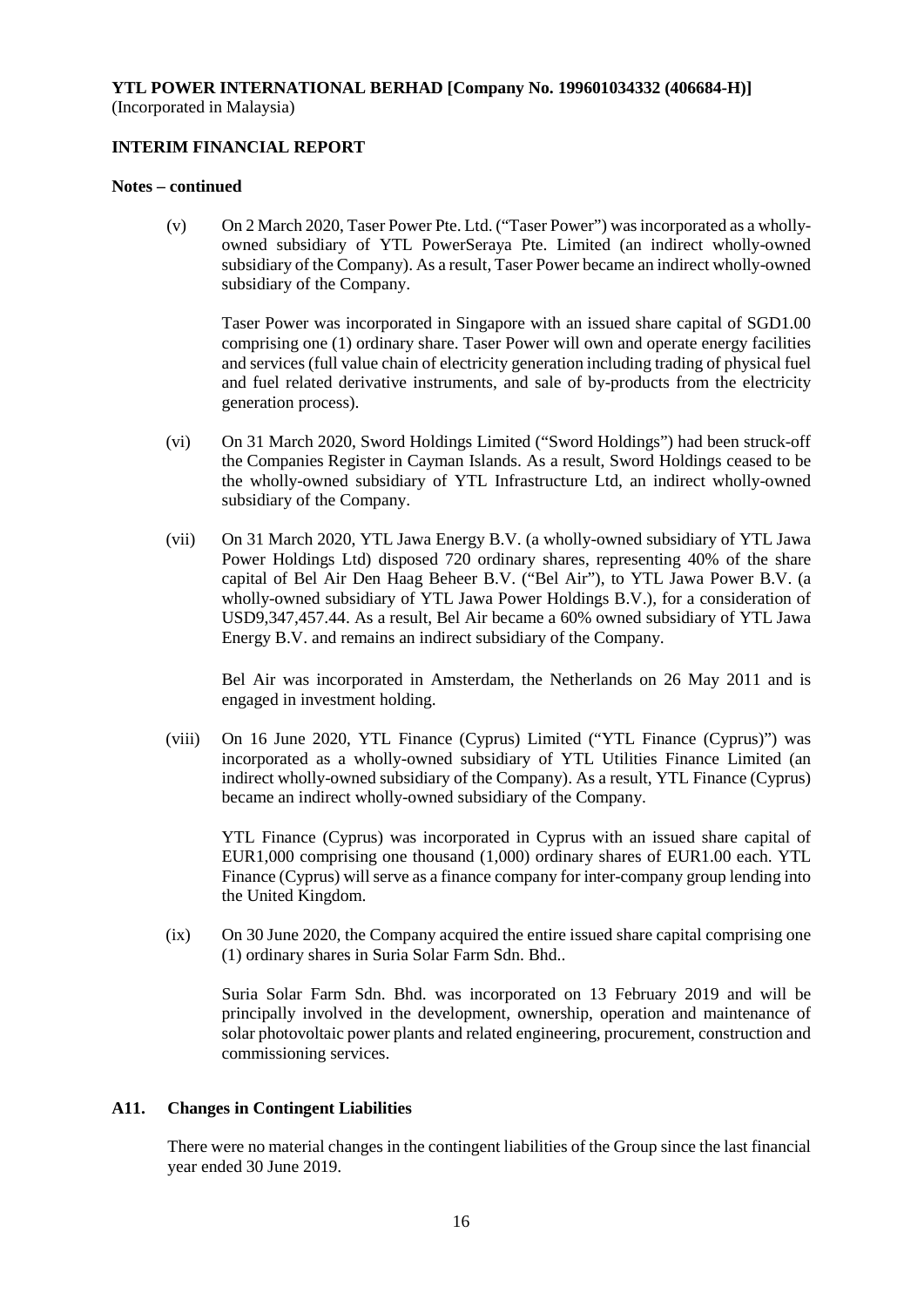# **INTERIM FINANCIAL REPORT**

#### **Notes – continued**

#### **A12. Fair value measurement**

The Group measures fair value using the following fair value hierarchy that reflects the significance of the input used in making the measurements:

- a) Level 1 quoted price (unadjusted) in active market for identical assets or liabilities;
- b) Level 2 inputs other than quoted prices included within Level 1 that are observable for the assets or liabilities, either directly (that is, as prices) or indirectly (that is, derived from prices); and
- c) Level 3 inputs for the assets or liabilities that are not based on observable market data (unobservable inputs).

The following table presents the Group's assets and liabilities that are measured at fair value as at:

|                                                                | Level 1<br><b>RM'000</b> | Level 2<br>RM'000 | Level 3<br><b>RM'000</b> | Total<br>RM'000 |
|----------------------------------------------------------------|--------------------------|-------------------|--------------------------|-----------------|
| 30.6.2020                                                      |                          |                   |                          |                 |
| <b>Assets</b>                                                  |                          |                   |                          |                 |
| Financial assets at fair value through                         |                          |                   |                          |                 |
| profit or loss:                                                |                          |                   |                          |                 |
| - Trading derivatives                                          |                          | 8,712             |                          | 8,712           |
| - Income funds                                                 |                          | 1,389,043         |                          | 1,389,043       |
| - Equity investments                                           |                          | 3,607             |                          | 3,607           |
| - Receivables from a joint venture                             |                          |                   | 1,108,966                | 1,108,966       |
| Financial assets at fair value through other                   |                          |                   |                          |                 |
| comprehensive income                                           | 49,671                   | 47                | 162,045                  | 211,763         |
| Derivatives used for hedging                                   |                          | 76,132            |                          | 76,132          |
| Total assets                                                   | 49,671                   | 1,477,541         | 1,271,011                | 2,798,223       |
| <b>Liabilities</b>                                             |                          |                   |                          |                 |
| Financial liabilities at fair value through<br>profit or loss: |                          |                   |                          |                 |
| - Trading derivatives                                          |                          | 13,575            |                          | 13,575          |
| Derivatives used for hedging                                   |                          | 176,770           |                          | 176,770         |
| Total liabilities                                              |                          | 190,345           |                          | 190,345         |

# **[THE REST OF THIS PAGE IS INTENTIONALLY LEFT BLANK]**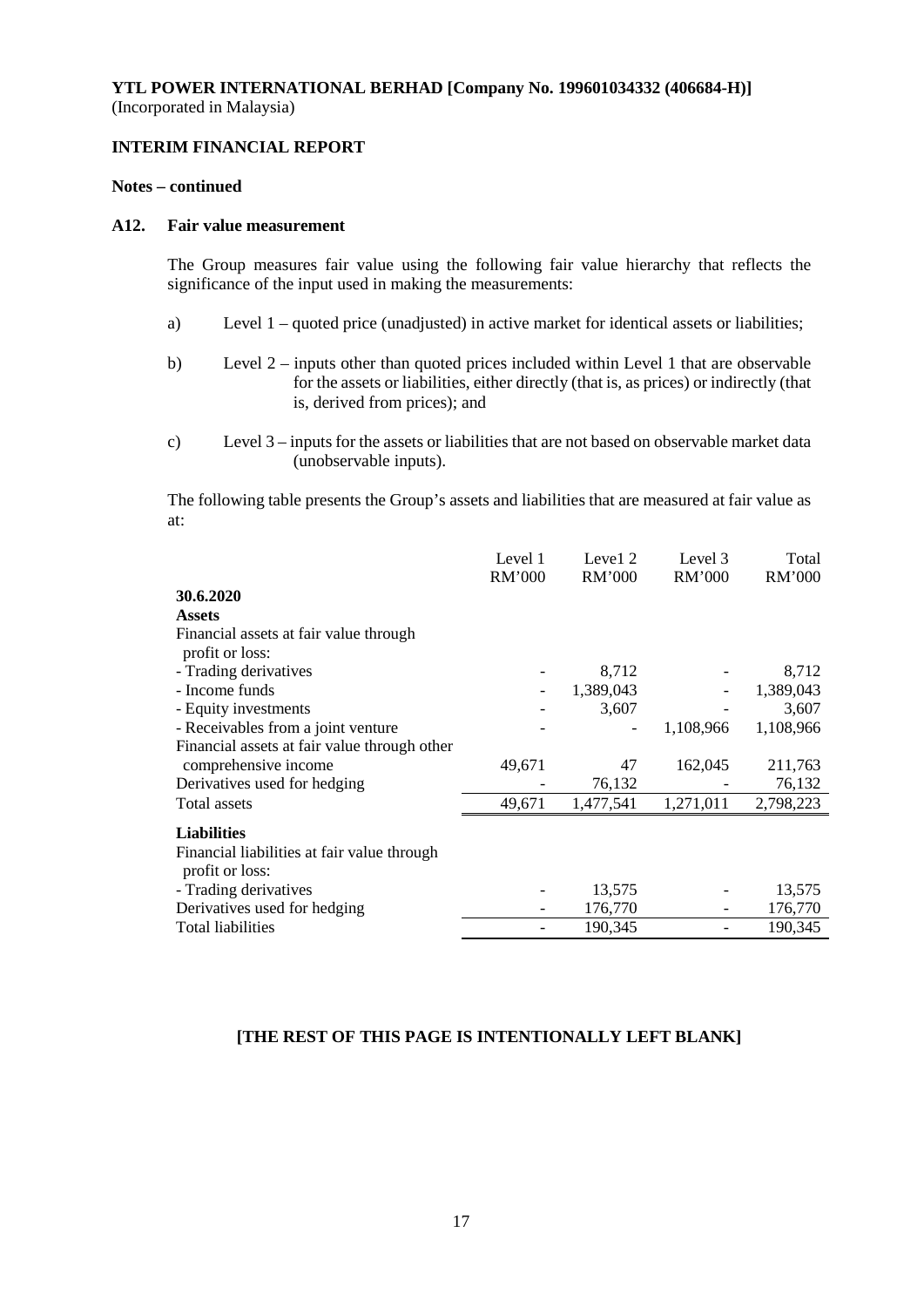# **INTERIM FINANCIAL REPORT**

# **PART B – EXPLANATORY NOTES PURSUANT TO APPENDIX 9B OF THE LISTING REQUIREMENTS OF BURSA MALAYSIA SECURITIES BERHAD**

# **B1. Review of the Results**

The comparison of the results is tabulated below:

|                                      | <b>Individual Quarter</b>  |                            | <b>Variance</b>        | <b>Cumulative Quarter</b>  |                            | <b>Variance</b>        |
|--------------------------------------|----------------------------|----------------------------|------------------------|----------------------------|----------------------------|------------------------|
|                                      | 30.6.2020<br><b>RM'000</b> | 30.6.2019<br><b>RM'000</b> | $\frac{0}{0}$<br>$+/-$ | 30.6.2020<br><b>RM'000</b> | 30.6.2019<br><b>RM'000</b> | $\frac{6}{6}$<br>$+/-$ |
| Revenue                              |                            |                            |                        |                            |                            |                        |
| Power generation (Contracted)        | 84,604                     | 203,984                    | $-58.5%$               | 633,435                    | 798,480                    | $-20.7\%$              |
| Multi utilities business (Merchant)  | 1,212,433                  | 1,686,008                  | $-28.1%$               | 5,766,132                  | 6,274,001                  | $-8.1\%$               |
| Water & sewerage                     | 859,132                    | 892,966                    | $-3.8\%$               | 3,486,790                  | 3,437,435                  | 1.4%                   |
| Telecommunications business          | 111,498                    | 237,004                    | $-53.0%$               | 457,277                    | 871,947                    | $-47.6%$               |
| Investment holding activities        | 56,989                     | 94,396                     | $-39.6%$               | 326,629                    | 350,853                    | $-6.9\%$               |
|                                      | 2,324,656                  | 3,114,358                  | $-25.4%$               | 10,670,263                 | 11,732,716                 | $-9.1%$                |
| <b>Profit/(Loss)</b> before taxation |                            |                            |                        |                            |                            |                        |
| Power generation (Contracted)        | 13,135                     | 9,642                      | 36.2%                  | 56,657                     | 51,389                     | 10.3%                  |
| Multi utilities business (Merchant)  | (17, 145)                  | (22, 419)                  | 23.5%                  | (172, 359)                 | (242, 055)                 | 28.8%                  |
| Water & sewerage                     | 71,504                     | 161,471                    | $-55.7\%$              | 608,258                    | 739,298                    | $-17.7\%$              |
| Telecommunications business          | (41,212)                   | 30,726                     | $>100.0\%$             | (261, 385)                 | 2,390                      | $>100.0\%$             |
| Investment holding activities        | 71,708                     | 86,939                     | $-17.5%$               | 192,607                    | 202,406                    | $-4.8\%$               |
|                                      | 97,990                     | 266,359                    | $-63.2%$               | 423,778                    | 753,428                    | $-43.8%$               |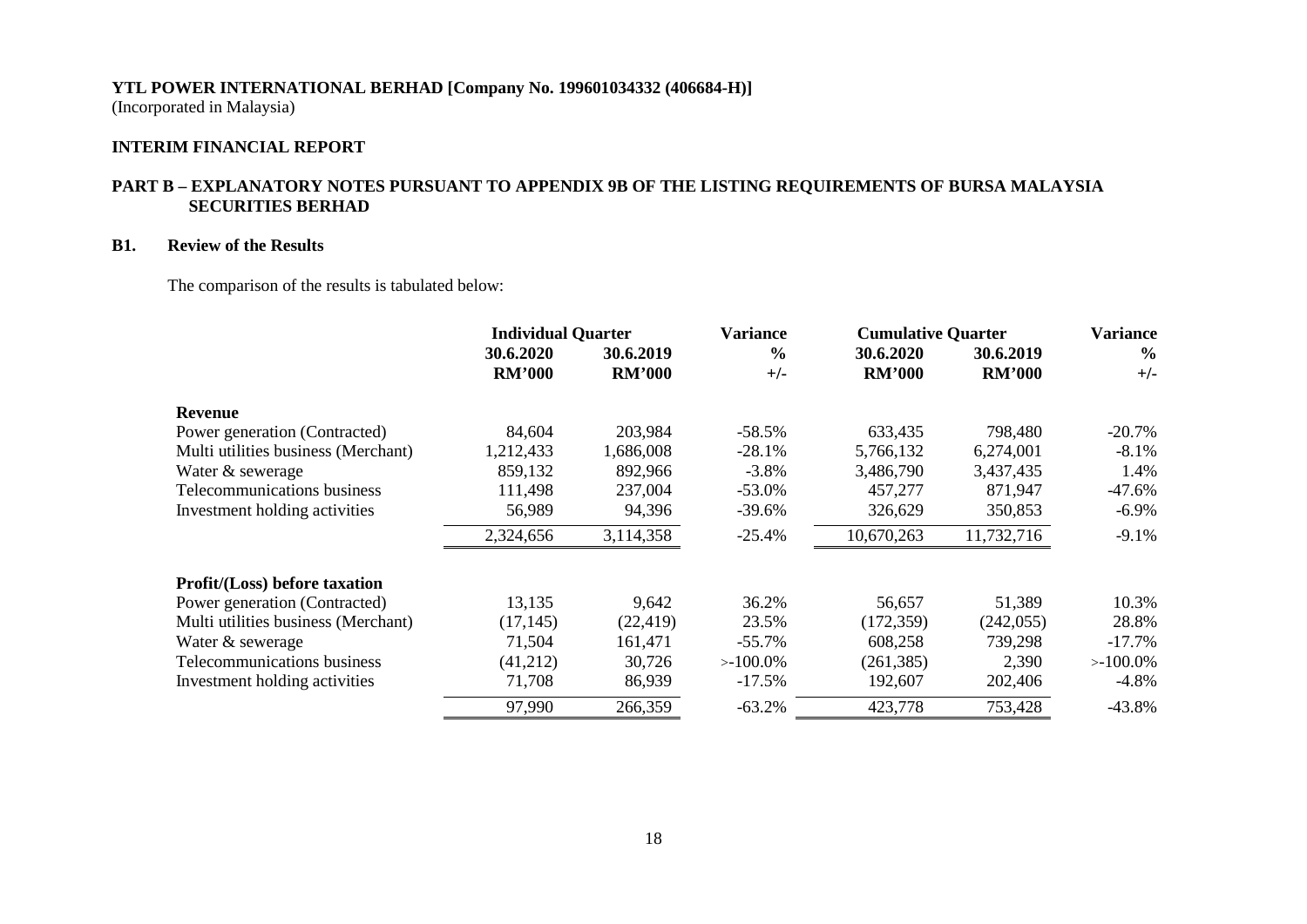# **INTERIM FINANCIAL REPORT**

### **Notes – continued**

#### a) Current Quarter vs Preceding Year Corresponding Quarter

The Group recorded a revenue of RM2,324.7 million for the current financial quarter ended 30 June 2020 as compared to RM3,114.4 million recorded in the preceding year corresponding quarter ended 30 June 2019. The Group profit before taxation for the current financial quarter was RM98.0 million, a decrease of RM168.4 million or 63.2% as compared to a profit of RM266.4 million recorded in the preceding year corresponding quarter.

Performance of the respective operating business segments for the quarter ended 30 June 2020 as compared to the preceding year corresponding quarter is analysed as follows:

#### Power generation (Contracted)

The lower revenue was mainly due to the lower energy payment recorded. However, the impact on profit before taxation was minimal as the plant operates under a guaranteed capacity payment regime.

#### Multi utilities business (Merchant)

The lower revenue was primarily due to the decrease in fuel oil price and lower retail volume recorded.

The improvement in loss before taxation was mainly due to the higher fuel oil tank leasing rates, higher retail and ancillary margins and lower finance costs.

### Water & sewerage

The lower revenue was primarily due to the decrease in price as determined by the regulator. The lower profit before taxation was mainly due to the higher allowance for impairment of receivables of RM62.5 million (GBP11.8 million) [2019: RM26.7 million (GBP5.0 million)] resulting from a review of the potential impact of the Covid-19 pandemic on customers and lower revenue as mentioned above. It should be noted that once such impairments are realised the regulatory regime allows for recovery against future tariffs.

# Telecommunications business

The lower revenue and higher loss before taxation was primarily due to lower project revenues recorded. However, the EBITDA of this segment is positive.

# Investment holding activities

The decrease in revenue was primarily due to the lower interest income.

The lower profit before taxation was principally attributable to fair value changes on investment properties and lower revenue as mentioned above, partially offset by higher share of profits from an associate company in Indonesia.

# b) Current Year to date vs Preceding Year to date

Group revenue was RM10,670.3 million for the current financial year ended 30 June 2020 as compared to RM11,732.7 million recorded in the preceding financial year ended 30 June 2019. The Group profit before taxation for the current financial year was RM423.8 million, a decrease of RM329.6 million or 43.8% as compared to a profit of RM753.4 million recorded in the preceding year. The lower profit before taxation was principally attributable to the lower profit in Water & sewerage segment and loss recorded in the Telecommunications business segment, partially offset by better performance in Multi utilities business (Merchant) segment.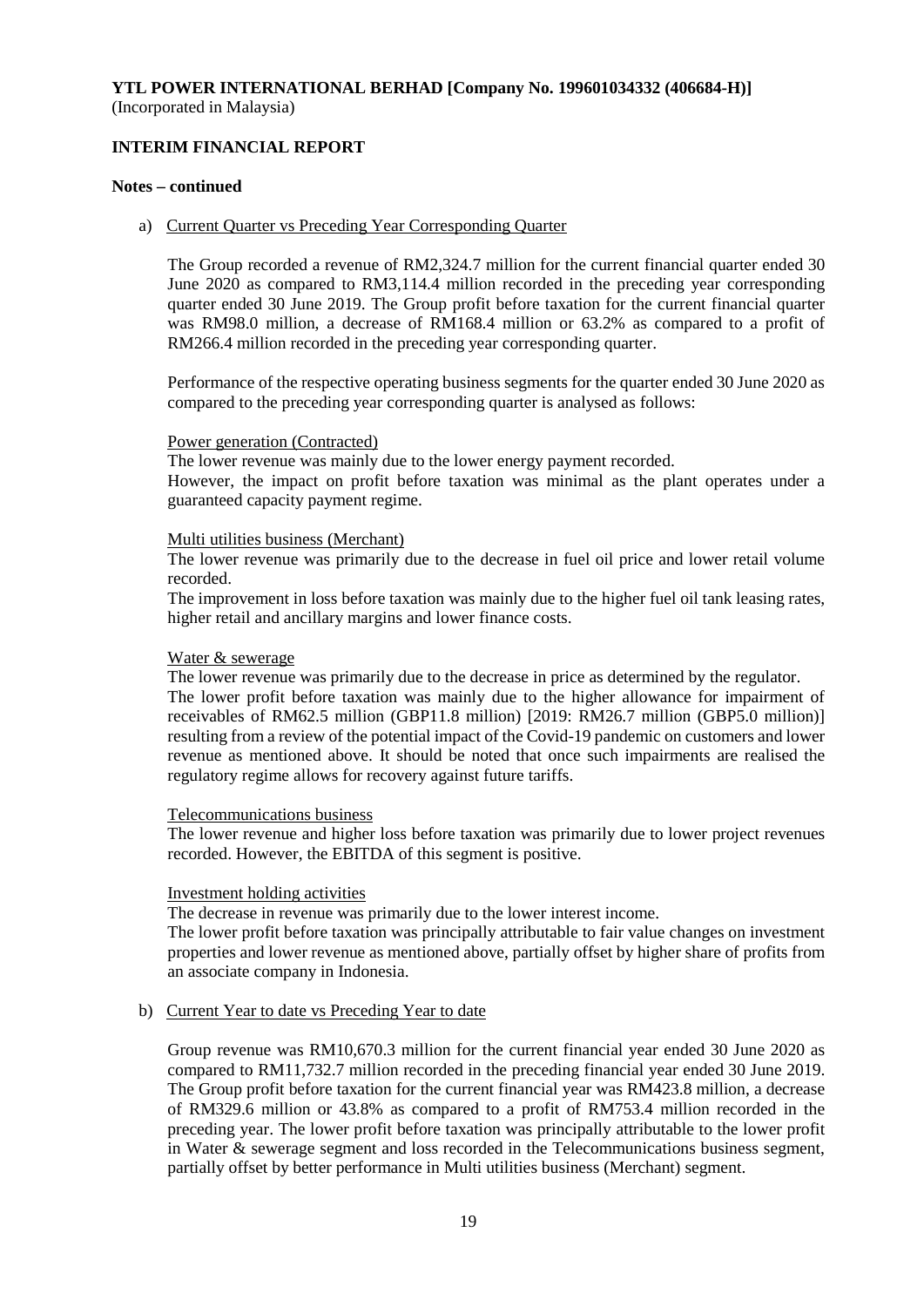# **INTERIM FINANCIAL REPORT**

#### **Notes – continued**

Performance of the respective operating business segments for the year ended 30 June 2020 as compared to the preceding year was consistent with the notes mentioned in (a) above with the exception of the business segments mentioned below:

#### Multi utilities business (Merchant)

The lower revenue was primarily due to the decrease in fuel oil prices and lower generation of units sold, partially offset by higher sales of fuel oil.

The improvement in loss before taxation was mainly due to the absence of a one-off charge for impairment of receivable recognised in the preceding year, lower finance costs recorded in the current period and higher retail and tank leasing margins.

#### Water & sewerage

The higher revenue was primarily due to the differing weather conditions leading to changes in supply volume and partially offset by a decrease in price as determined by the regulator.

The lower profit before taxation was mainly due to the higher allowance for impairment of receivables of RM113.8 million (GBP21.5 million) [2019: RM70.1 million (GBP13.1 million)] resulting from a review of the potential impact of the Covid-19 pandemic on customers and decrease in price as determined by the regulator as mentioned above. It should be noted that once such impairments are realised the regulatory regime allows for recovery against future tariffs.

### **B2. Comparison with Preceding Quarter**

|                                           | <b>Current</b><br><b>Quarter</b><br>30.6.2020<br><b>RM'000</b> | <b>Preceding</b><br><b>Quarter</b><br>31.3.2020<br><b>RM'000</b> | Variance<br>$\frac{6}{9}$<br>$+/-$ |
|-------------------------------------------|----------------------------------------------------------------|------------------------------------------------------------------|------------------------------------|
| Revenue                                   | 2,324,656                                                      | 2,590,473                                                        | $-10.3\%$                          |
| Consolidated profit before taxation       | 97,990                                                         | 115,645                                                          | $-15.3\%$                          |
| Consolidated (loss)/profit after taxation | (95, 142)                                                      | 81.051                                                           | $>100.0\%$                         |

The lower profit before taxation as compared to preceding quarter was primarily attributable to the lower profit recorded in the Water & sewerage segment, partially offset by better performance in Investment holding activities segment and Multi utilities business (Merchant) segment. The loss after taxation in current quarter was mainly due to the recognition of deferred tax expenses arising from the increase in UK Corporation Tax rate from 17% to 19% as disclosed in Note B7.

# **[THE REST OF THIS PAGE IS INTENTIONALLY LEFT BLANK]**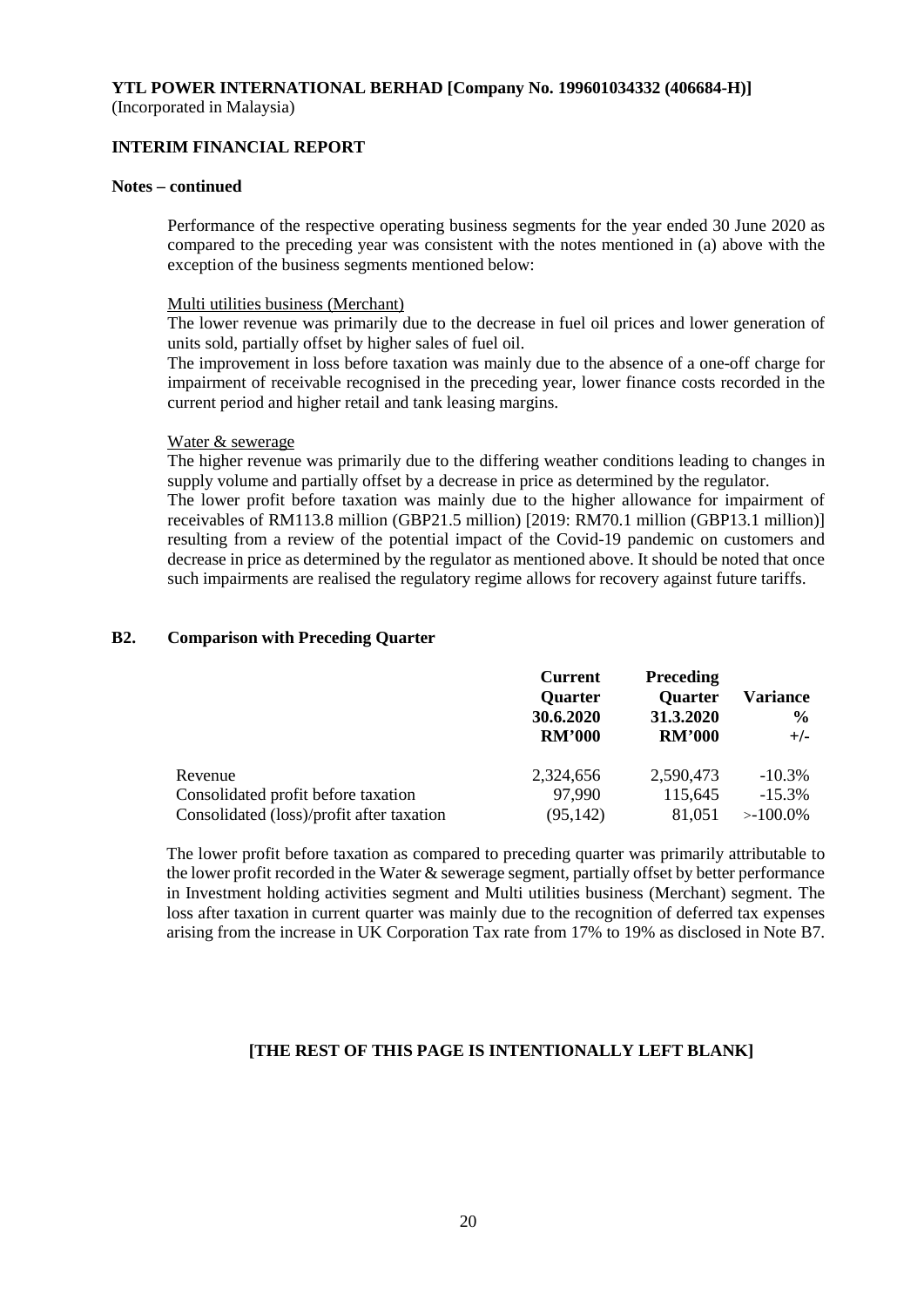#### **INTERIM FINANCIAL REPORT**

#### **Notes – continued**

#### **B3. Prospects**

Globally, businesses are facing unprecedented social and economic challenges following the outbreak of the global Covid-19 pandemic. Countries where the Group operate have implemented various movement control regulations and laws and limited the operation of non-essential services. However, the Group's businesses have largely not been affected as being utility in nature, are essential services that have continued to operate throughout the current control period.

#### Power generation (Contracted)

The Group has an 80% equity interest in PT Tanjung Jati Power Company ("TJPC"), an independent power producer which is undertaking the development of Tanjung Jati A, a  $2 \times$ 660 megawatt coal-fired power project in Java, Indonesia. TJPC has a 30-year power purchase agreement with PT PLN (Persero), Indonesia's state-owned electric utility company, amended and restated in December 2015 and March 2018. In February 2020, TJPC obtained the Business Viability Guarantee Letter from the Ministry of Finance of the Republic of Indonesia and is working towards achieving financial close.

The Group also has a 45% equity interest in Attarat Power Company ("APCO"), which is developing a 554 megawatt (gross) oil shale fired power generation project in the Hashemite Kingdom of Jordan. APCO has signed a 30-year Power Purchase Agreement (including construction period of 3.5 years) with the National Electric Power Company ("NEPCO"), Jordan's state-owned utility, for the entire electrical capacity and energy of the power plant, with an option for NEPCO to extend the Power Purchase Agreement to 40 years (from the commercial operation date of the project's second unit). Construction has commenced on the project with commercial operations for the first unit scheduled to commence in the middle of this year and the second unit in the last quarter of the year. However, the global Covid-19 pandemic has led to a delay in the project due to travel and movement restrictions imposed by the Government of Jordon. APCO has invoked the force majeure provisions under the Power Purchase Agreement with NEPCO. As the effects of Covid-19 are still on-going, the force majeure provisions are still in effect.

YTL Power Generation Sdn. Bhd. ("YTLPG") commenced operations on 1 September 2017 for the supply of 585MW of capacity from the existing facility in Paka for a term of 3 years 10 months, which will be expiring on 30 June 2021. YTLPG is expected to perform satisfactorily as it operates under a Power Purchase Agreement ("PPA").

#### Multi utilities business (Merchant)

The electricity market in Singapore is expected to remain competitive, driven by volatilities across global markets and generation capacity oversupply in the wholesale electricity market. Despite the current challenges, this segment will continue to focus on customer service and diversification beyond the core business into integrated multi-utilities supply. The proposed acquisition of Tuaspring announced on 12 March 2020 is a logical extension of the Group's existing multi utilities operations. The power plant and associated assets of Tuaspring, which is the newest combined cycle power plant in Singapore, will be integrated into existing businesses and upon completion, is expected to contribute positively to the future earnings of the Group.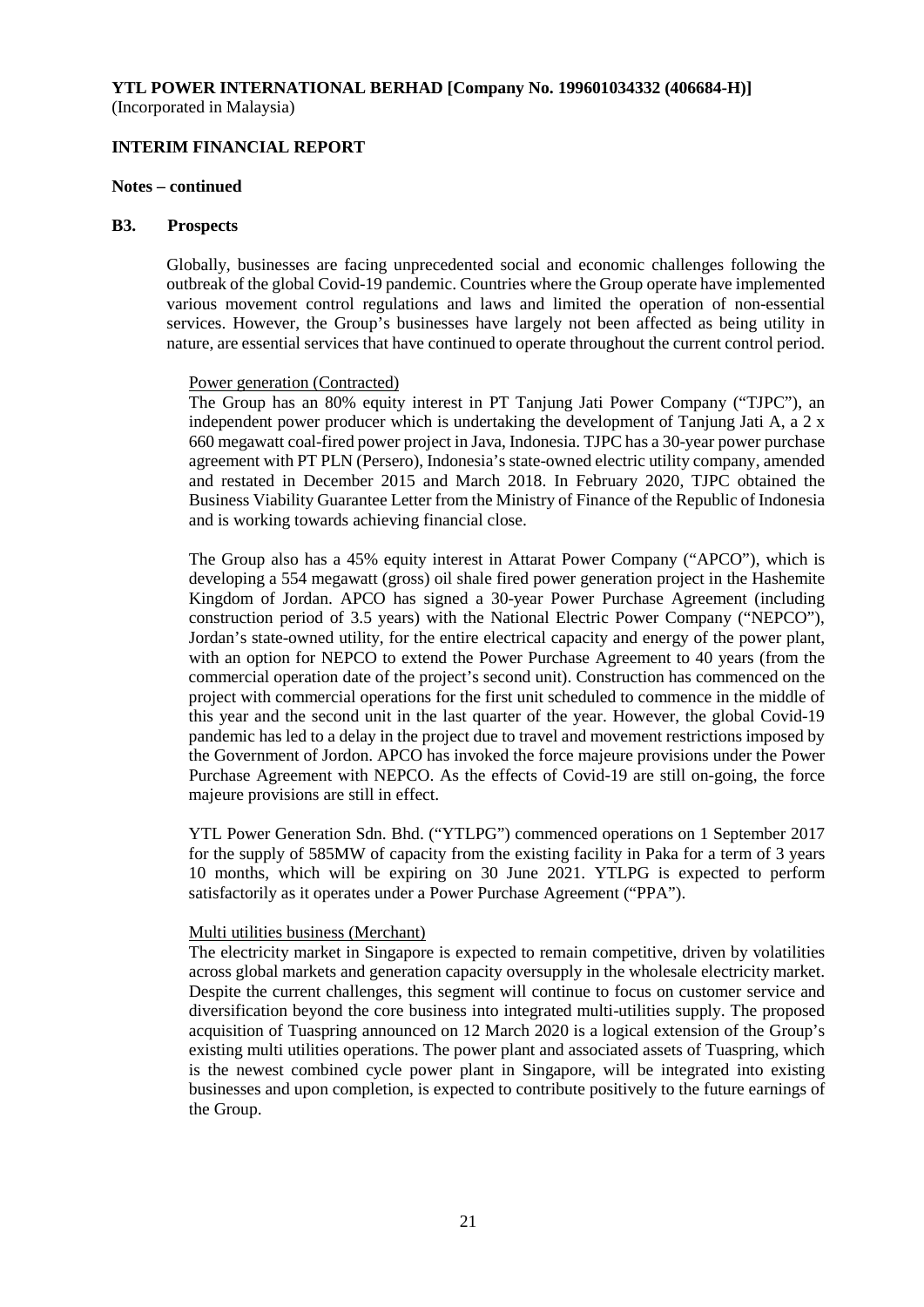### **INTERIM FINANCIAL REPORT**

#### **Notes – continued**

In response to the Covid-19 pandemic, Singapore implemented heightened safe distancing measures from 7 April 2020 to 1 June 2020, locally known as "circuit breaker" measures. During circuit breaker, Singapore's electricity demand came down due, inter alia, to closure of public premises and workplaces for non-essential services. YTL PowerSeraya is closely monitoring the situation, including customers' electricity consumption and revenue collections. The Singapore government will be cushioning the impact of Covid-19 on businesses, with payouts to help cover employer's manpower costs as well as providing property tax rebates. Electricity demand has since recovered, but is still lower than pre-Covid-19 levels. However, as power generation is an essential service, YTL PowerSeraya is confident of recovery post pandemic.

#### Water & sewerage

From 1st April 2020 Wessex Water will be working towards investment commitments agreed with the regulator as part of its Price Review 2020-2025 ("PR19"). Over the last 5 years, Wessex Water's investment in its regulated assets base ("RAB") increased from RM15.11 billion (GBP2.75 billion) to RM17.79 billion (GBP3.35 billion). The RAB value is expected to increase to RM20.66 billion (GBP3.89 billion) at the end of the period, 31 March 2025 following the investment commitments agreed for PR19.

Whilst this next period commencing from 1 April 2020 will see a shift from current levels of performance, the Group remains committed to delivering high quality, reliable and resilient services that are affordable to everyone. It is confident it will continue to deliver outperformance against these new targets.

#### Telecommunications business

With the existing network in place, this segment will continue to expand its telecommunications infrastructure business and is well positioned to grow its subscriber base with innovative, competitive and affordable products and services. The outbreak of the Covid-19 pandemic and the enforcement of the Movement Control Order by the Government meant that all schools were closed and education disrupted. Arising from this, YTL Communications and FrogAsia collaborated with YTL Foundation, a not-for-profit foundation funded principally by the YTL Group, to launch the Learn from Home Initiative in March 2020 to enable students to learn from home during this period. Under the initiative, YTL Foundation provided free Yes 4G SIM cards with 40GB of data to students registered in government schools and certain tertiary education institutions and also provided free mobile phones and YES 4G internet data plans to students from B40 families, thereby ensuring students have free access to sufficient data for online learning. Online learning resources and lessons were also provided by FrogAsia to facilitate learning from home. In view of the overwhelming response to the Learn from Home Initiative, YTL Communications hopes to be able to continue serving this underserved community with affordable plans.

Despite the challenging outlook, the Group expects the performance of its business segments to remain resilient due to the essential nature of its operations, and will continue to closely monitor the related risks and impact on all business segments.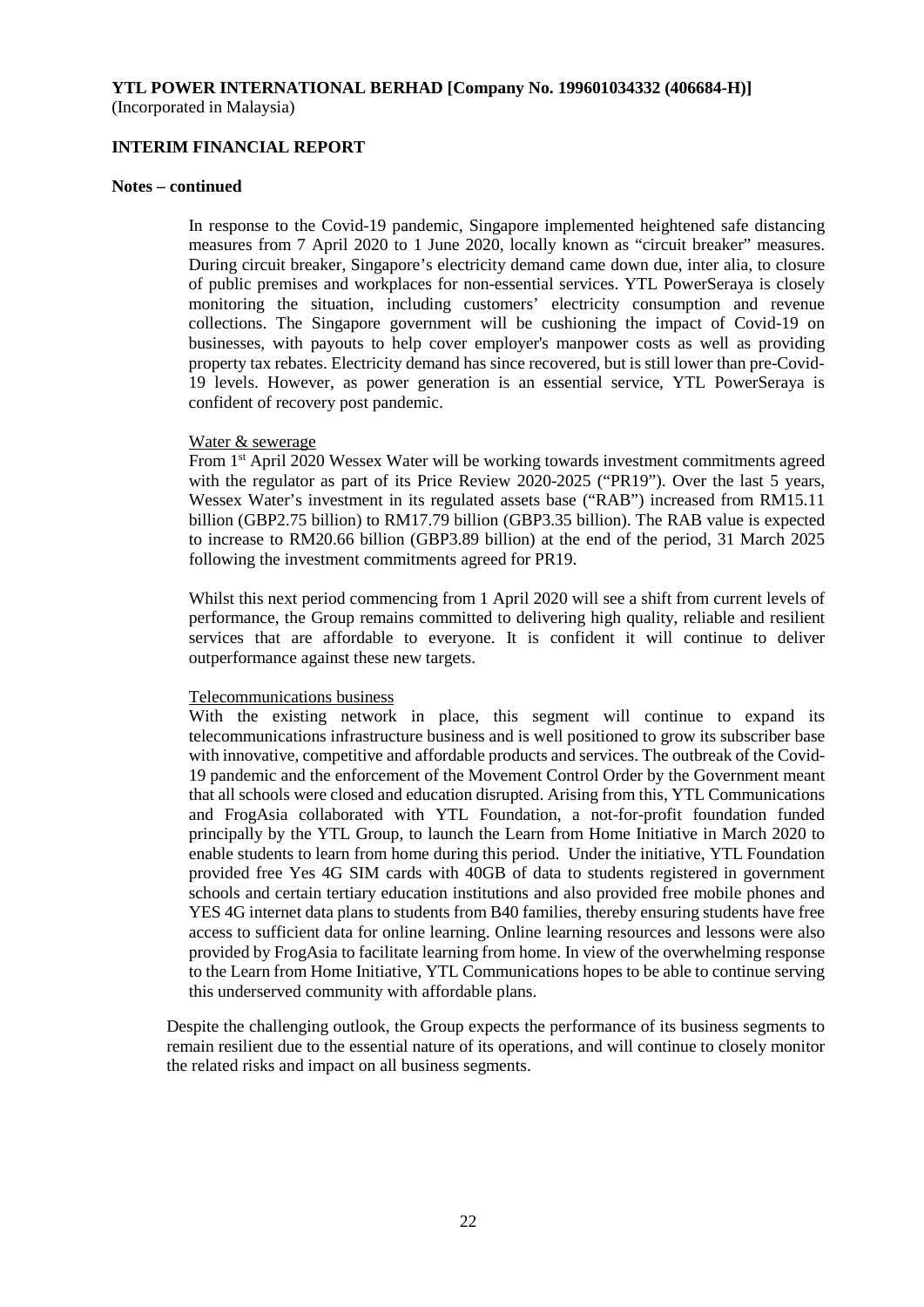# **INTERIM FINANCIAL REPORT**

#### **Notes – continued**

# **B4. Variance of Actual Profit from Financial Estimate, Forecast, Projection or Profit Guarantee**

The Group did not issue any financial estimate, forecast, projection or profit guarantee during the current financial year to date.

# **B5. Audit Report of the preceding financial year ended 30 June 2019**

The Auditors' Report on the financial statements of the financial year ended 30 June 2019 did not contain any qualification.

#### **B6. Profit for the period/year**

|                                                              | <b>Current</b>                        | <b>Current</b><br>Year                       |
|--------------------------------------------------------------|---------------------------------------|----------------------------------------------|
|                                                              | Quarter<br>30.6.2020<br><b>RM'000</b> | <b>To Date</b><br>30.6.2020<br><b>RM'000</b> |
| Profit before taxation is stated after charging/(crediting): |                                       |                                              |
| Allowance for impairment of inventories                      | 237                                   | 910                                          |
| Allowance for impairment of property, plant and equipment    | 2,953                                 | 2,953                                        |
| Allowance for impairment of receivables (net of reversals)   | 64,066                                | 120,791                                      |
| Amortisation of contract costs                               | 1,558                                 | 7,842                                        |
| Amortisation of deferred income                              | (5,209)                               | (5,209)                                      |
| Amortisation of grants and contributions                     | (12)                                  | (15, 166)                                    |
| Amortisation of intangible assets                            | 27,446                                | 69,248                                       |
| Bad debts written off/(recovered)                            | 160                                   | (1,879)                                      |
| Depreciation of property, plant and equipment                | 185,945                               | 987,653                                      |
| Depreciation of right-of-use assets                          | 28,155                                | 127,036                                      |
| Fair value gain on derivatives                               | (25)                                  | (3,357)                                      |
| Fair value gain on investments                               | (24,959)                              | (21, 011)                                    |
| Fair value loss on investment properties                     | 9,023                                 | 9,023                                        |
| Loss on foreign exchange                                     | 6,413                                 | 3,994                                        |
| Interest expense                                             | 245,770                               | 1,081,951                                    |
| Interest income                                              | (2,271)                               | (10,242)                                     |
| Net gain on disposal of property, plant and equipment        | (1,268)                               | (7,210)                                      |
| Property, plant and equipment written off                    | 3,450                                 | 9,905                                        |
| Write back of fuel cost                                      | (9,602)                               | (9,602)                                      |
| Write back of liabilities and charges                        | (5,101)                               | (3,437)                                      |
|                                                              |                                       |                                              |

There was no exceptional items charged/(credited) for the period/year.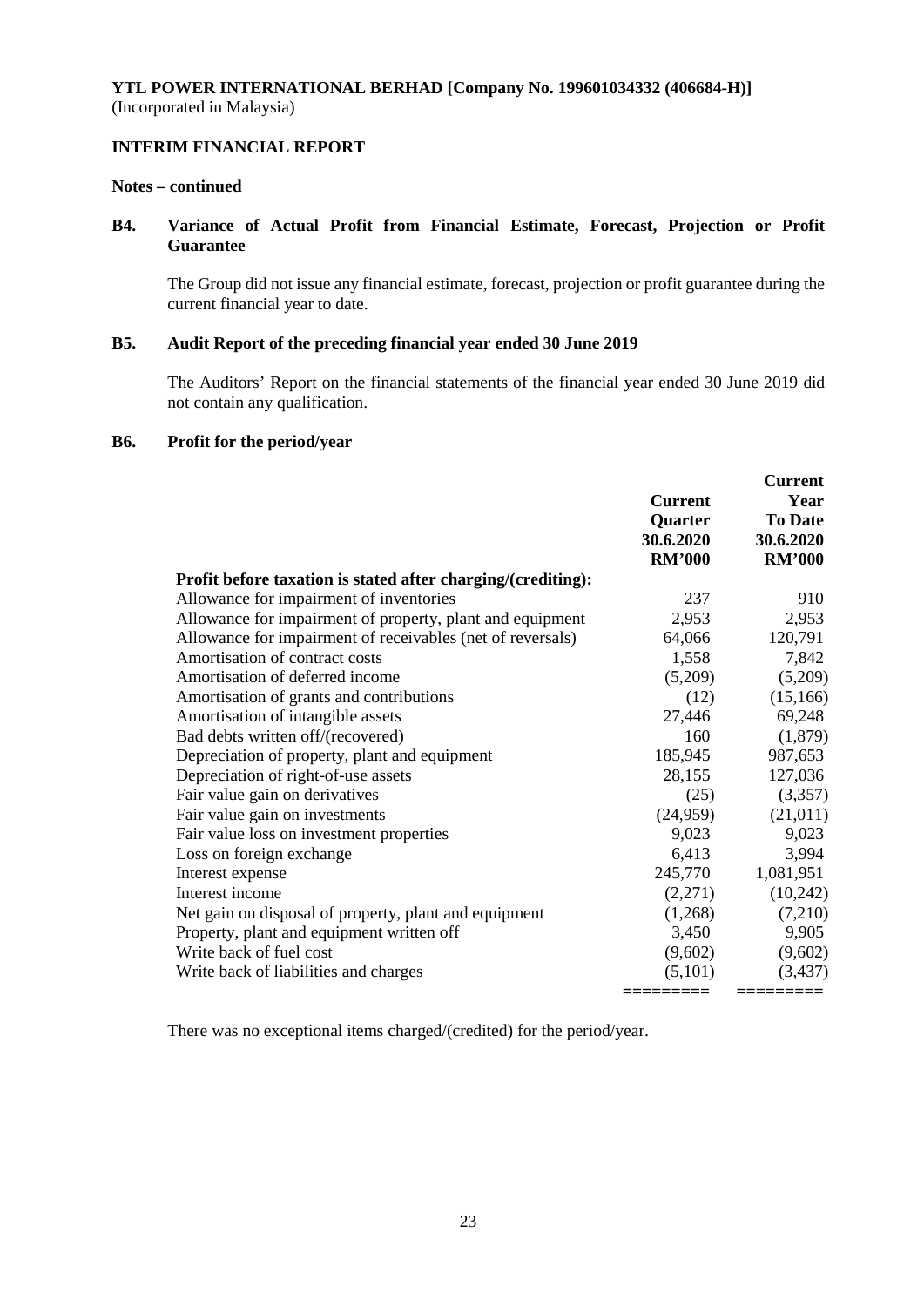# **INTERIM FINANCIAL REPORT**

#### **Notes – continued**

# **B7. Taxation**

|                                   |                | <b>Current</b> |
|-----------------------------------|----------------|----------------|
|                                   | <b>Current</b> | Year           |
|                                   | <b>Quarter</b> | <b>To Date</b> |
|                                   | 30.6.2020      | 30.6.2020      |
|                                   | <b>RM'000</b>  | <b>RM'000</b>  |
| In respect of current period/year |                |                |
| - Income Tax                      | 4,202          | 101,265        |
| - Deferred Tax                    | 188,930        | 196,910        |
|                                   | 193,132        | 298,175        |
|                                   |                |                |

The higher effective tax rate of the Group as compared to the Malaysian statutory income tax rate for the current financial quarter and financial year to date was mainly attributable to the UK Corporation Tax rate now remaining at 19% for 2020-21 after repeal of the previous legislation that reduced the rate to 17%. Consequently, the deferred tax balances as at 30 June 2020 were remeasured at that date which resulted in a debit to the income statement of RM162.4 million.

# **[THE REST OF THIS PAGE IS INTENTIONALLY LEFT BLANK]**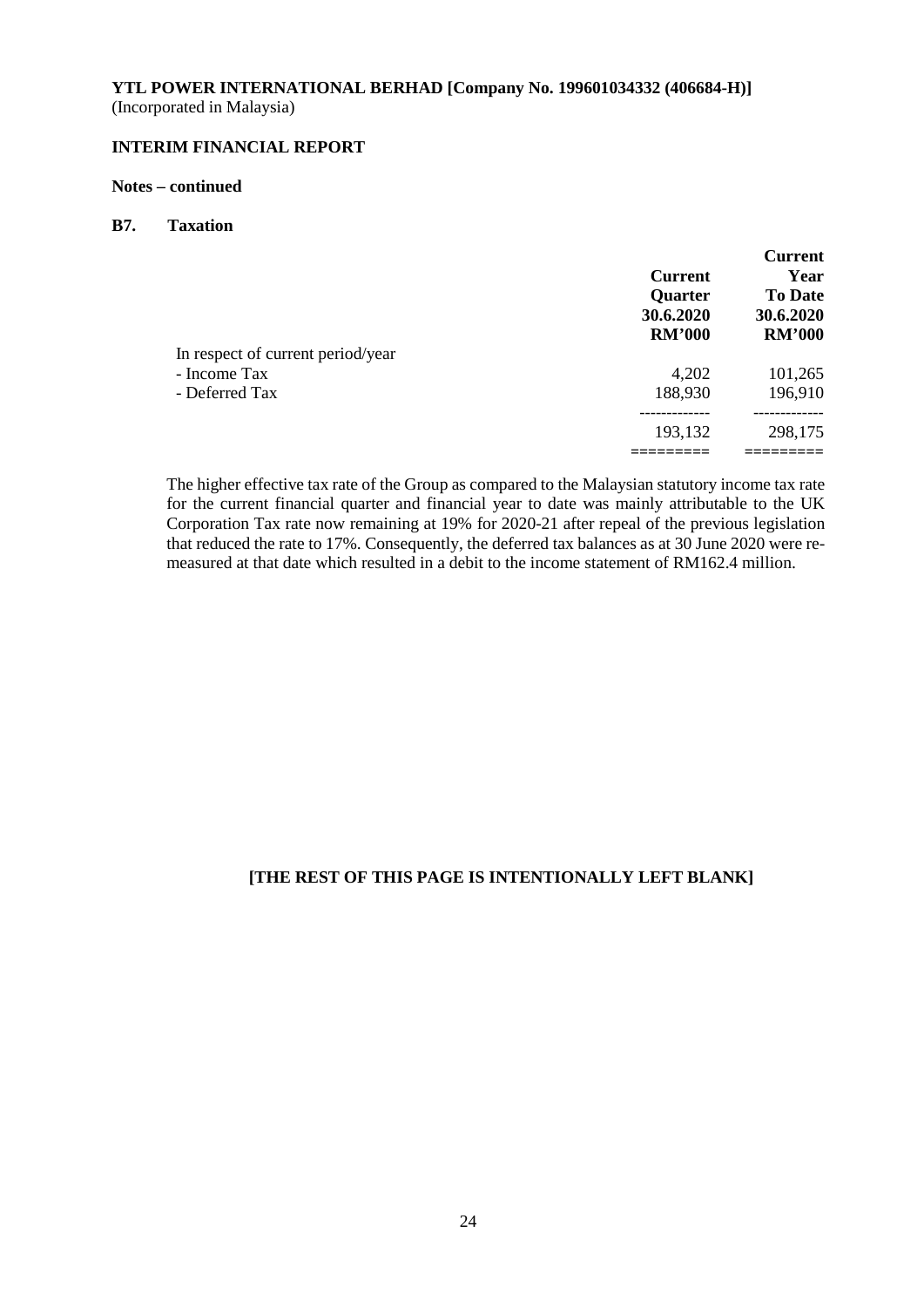### **INTERIM FINANCIAL REPORT**

#### **Notes – continued**

#### **B8. Corporate Proposals**

There were no corporate proposals announced by the Company which are not completed as at the date of this report save for the following:

(i) On 12 March 2020, the Company and Taser Power Pte. Ltd., entered into a put and call option agreement with Tuaspring Pte. Ltd. ("Tuaspring") for the proposed acquisition of the power plant and associated assets of Tuaspring by YTL PowerSeraya Pte. Limited, from the receivers and managers of Tuaspring, for a total purchase consideration of SGD331,450,000 to be settled as to SGD230,000,000 in cash and SGD101,452,000 comprising ordinary shares and loan notes amounting to 7.54% of the post-acquisition equity in YTL Utilities (S) Pte. Limited, the immediate holding company of YTL PowerSeraya Pte. Limited ("Proposed Acquisition").

Approval for the Proposed Acquisition from the Energy Market Authority of Singapore was received on 20 May 2020. Completion is now conditional inter alia on approval of the Public Utilities Board of Singapore and completion of financing arrangements. All approvals are expected to be received within three months.

(ii) On 29 April 2020, CIMB Investment Bank Berhad announced on behalf of the Company, the proposal to establish and implement a new employees share option scheme ("ESOS") ("2020 ESOS") for the eligible employees and directors of the Company and/or its subsidiaries ("Proposed ESOS").

The Company has in place an existing ESOS that was implemented on 1 April 2011 with a duration of 10 years which will be expiring on 31 March 2021 ("Existing Scheme").

In accordance with the provisions of the Main Market Listing Requirements ("MMLR") of Bursa Malaysia Securities Berhad ("Bursa Securities"), a listed issuer may implement more than one scheme provided that the aggregate number of new ordinary shares in the Company available under all the schemes (i.e. the aggregate of outstanding options under the Existing Scheme together with options to be granted under the 2020 ESOS) does not exceed 15% of the Company's total number of issued shares (excluding treasury shares) at any one time, in compliance with the requirements under Paragraph 6.38 of the MMLR.

On 18 June 2020, Bursa Securities granted the Company an extension of time until 16 November 2020 to issue the circular in relation to the Proposed ESOS. The Company intends to convene the extraordinary general meeting for the Proposed ESOS on the same day as its forthcoming annual general meeting to be held later this year.

The Proposed ESOS is pending completion.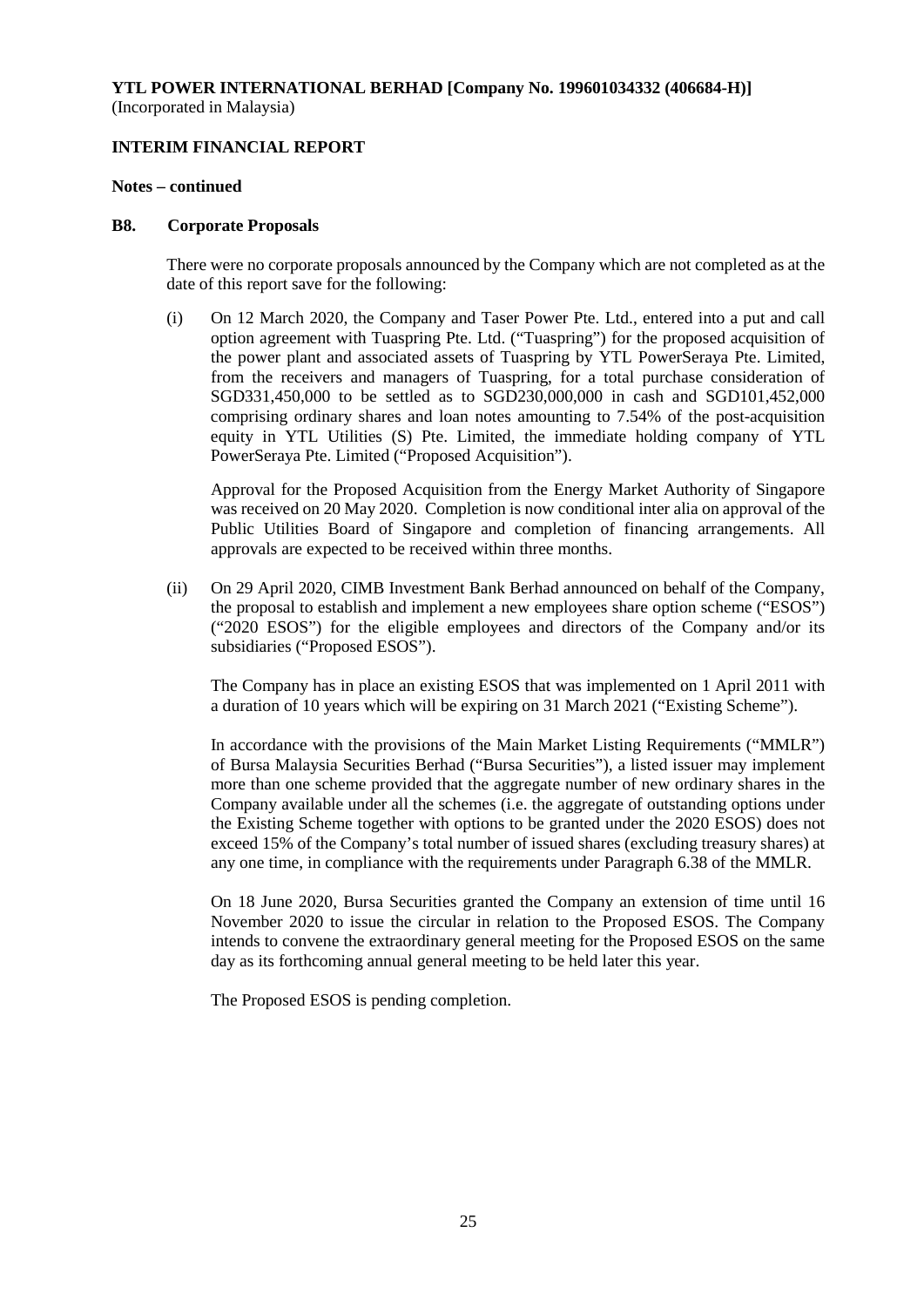# **INTERIM FINANCIAL REPORT**

# **Notes – continued**

# **B9. Group Borrowings and Debt Securities**

The Group's borrowings as at 30 June 2020 are as follows:

|                         | <b>Secured</b><br><b>RM'000</b> | <b>Unsecured</b><br><b>RM'000</b> | <b>Total</b><br><b>RM'000</b> |
|-------------------------|---------------------------------|-----------------------------------|-------------------------------|
| <b>Current</b>          |                                 |                                   |                               |
| Bank overdraft          |                                 | 45.147                            | 45,147                        |
| Lease liabilities       | 325                             | 135,298                           | 135,623                       |
| Revolving credit        |                                 | 430,872                           | 430,872                       |
| Term loans              |                                 | 7,356,970                         | 7,356,970                     |
|                         | 325                             | 7,968,287                         | 7,968,612                     |
| <b>Non-Current</b>      |                                 |                                   |                               |
| <b>Bonds</b>            |                                 | 16,065,821                        | 16,065,821                    |
| Lease liabilities       | 137                             | 451,204                           | 451,341                       |
| Revolving credit        |                                 | 446,757                           | 446,757                       |
| Term loans              |                                 | 3,119,290                         | 3,119,290                     |
|                         | 137                             | 20,083,072                        | 20,083,209                    |
|                         |                                 |                                   |                               |
| <b>Total borrowings</b> | 462                             | 28,051,359                        | 28,051,821                    |

The borrowings which are denominated in foreign currency are as follows:

|                       | Foreign<br>currency<br>$900^\circ$ | RM<br><b>Equivalents</b><br>$900^\circ$ |
|-----------------------|------------------------------------|-----------------------------------------|
| US Dollar             | 448,618                            | 1,920,085                               |
| <b>Sterling Pound</b> | 2,436,104                          | 12,827,306                              |
| Singapore Dollar      | 1,977,557                          | 6,074,660                               |

All borrowings of the subsidiaries are on non-recourse basis to the Company save and except for borrowings totalling RM318.7 million, for which the Company has provided corporate guarantees to the financial institutions.

# **[THE REST OF THIS PAGE IS INTENTIONALLY LEFT BLANK]**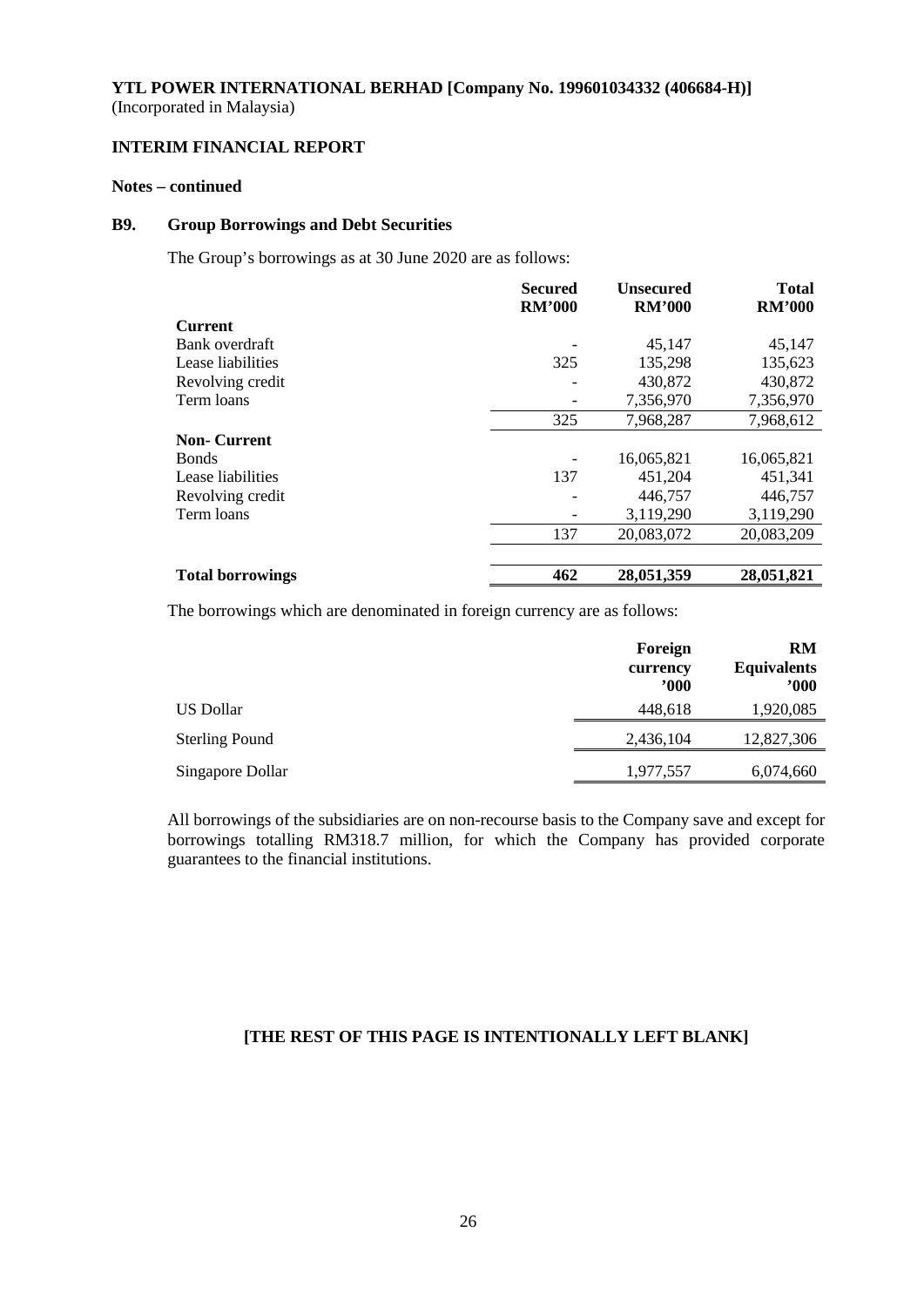# **INTERIM FINANCIAL REPORT**

#### **Notes – continued**

#### **B10. Derivative Financial Instruments and Fair Value Changes of Financial Liabilities**

(a) Derivative Financial Instruments

As at 30 June 2020, the Group's outstanding derivatives are as follows:

| <b>Type of Derivatives</b>                                                                   | <b>Contract/Notional Value</b><br><b>RM'000</b> | <b>Fair Value</b><br><b>RM'000</b> |
|----------------------------------------------------------------------------------------------|-------------------------------------------------|------------------------------------|
| <b>Fuel oil Swaps</b><br>- Less than 1 year<br>- 1 year to 3 years<br>- More than 3 years    | 1,251,463<br>184,282                            | (119,491)<br>(5,338)               |
| <b>Currency forwards</b><br>- Less than 1 year<br>- 1 year to 3 years<br>- More than 3 years | 1,154,571<br>276,176                            | 18,806<br>522                      |

The Group entered into fuel oil swaps to hedge highly probable forecast physical fuel oil and natural gas purchases that are expected to occur at various dates in the future. The fuel oil swaps have maturity dates that match the expected occurrence of these transactions.

The Group entered into currency forwards to hedge highly probable forecast transactions denominated in foreign currency expected to occur in the future. The currency forwards have maturity dates that match the expected occurrence of these transactions.

All derivative financial instruments are executed with creditworthy counter parties with a view to limit the credit risk exposure of the Group.

# **[THE REST OF THIS PAGE IS INTENTIONALLY LEFT BLANK]**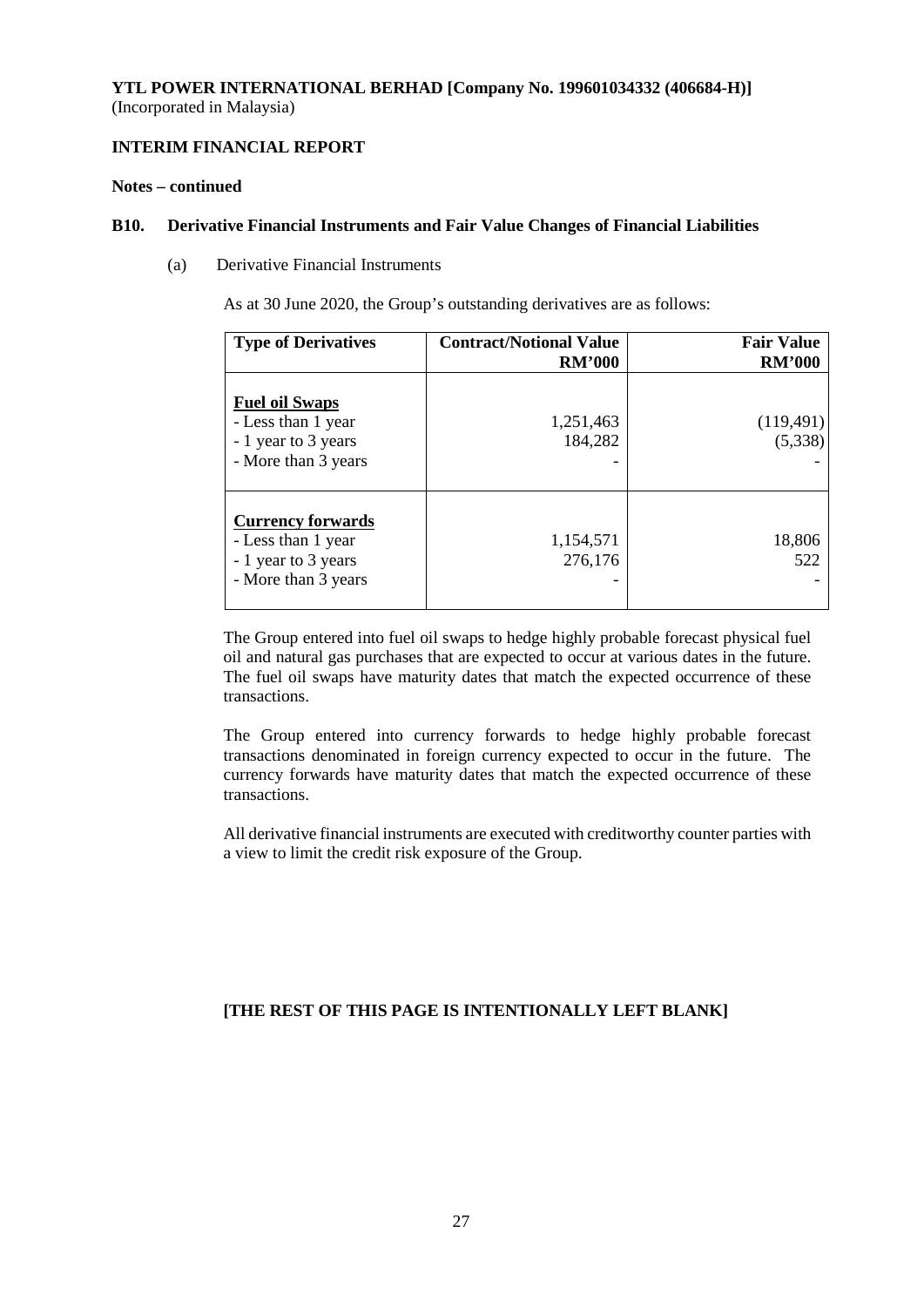# **INTERIM FINANCIAL REPORT**

# **Notes – continued**

(b) Fair Value Changes of Financial Liabilities

The gains/(losses) arising from fair value changes of financial liabilities for the current financial year ended 30 June 2020 are as follows:

|                                                         |                                                                                                      |                                                                                                                                                                                        | Fair value gain/(loss)                                  |                                                                 |
|---------------------------------------------------------|------------------------------------------------------------------------------------------------------|----------------------------------------------------------------------------------------------------------------------------------------------------------------------------------------|---------------------------------------------------------|-----------------------------------------------------------------|
| <b>Type of</b><br>financial<br><b>liabilities</b>       | <b>Basis of fair value</b><br>measurement                                                            | <b>Reason for the</b><br>gain/(loss)                                                                                                                                                   | <b>Current</b><br>quarter<br>30.6.2020<br><b>RM'000</b> | <b>Current</b><br>year<br>to date<br>30.6.2020<br><b>RM'000</b> |
| Forward<br>foreign<br>currency<br>exchange<br>contracts | Foreign exchange<br>differential<br>between the<br>contracted rate and<br>the market forward<br>rate | Foreign exchange<br>rates differential<br>between the<br>contracted rate and<br>the market forward<br>rate which have<br>moved<br>(unfavourably<br>against)/ in favour<br>of the Group | (2,098)                                                 | 1,049                                                           |
| Fuel oil swap                                           | Fuel oil price<br>differential<br>between the<br>contracted price<br>and the market<br>forward price | Fuel oil price<br>differential<br>between the<br>contracted price<br>and the market<br>forward price<br>which have moved<br>in favour of the<br>Group                                  | 33,367                                                  | 2,228                                                           |
| Currency<br>options<br>contracts                        | Spot rate, interest<br>rate and basis<br>curve, volatility<br>and time to<br>maturity                | Options has<br>expired                                                                                                                                                                 | 25                                                      | 3,357                                                           |
|                                                         |                                                                                                      | Total                                                                                                                                                                                  | 31,294                                                  | 6,634                                                           |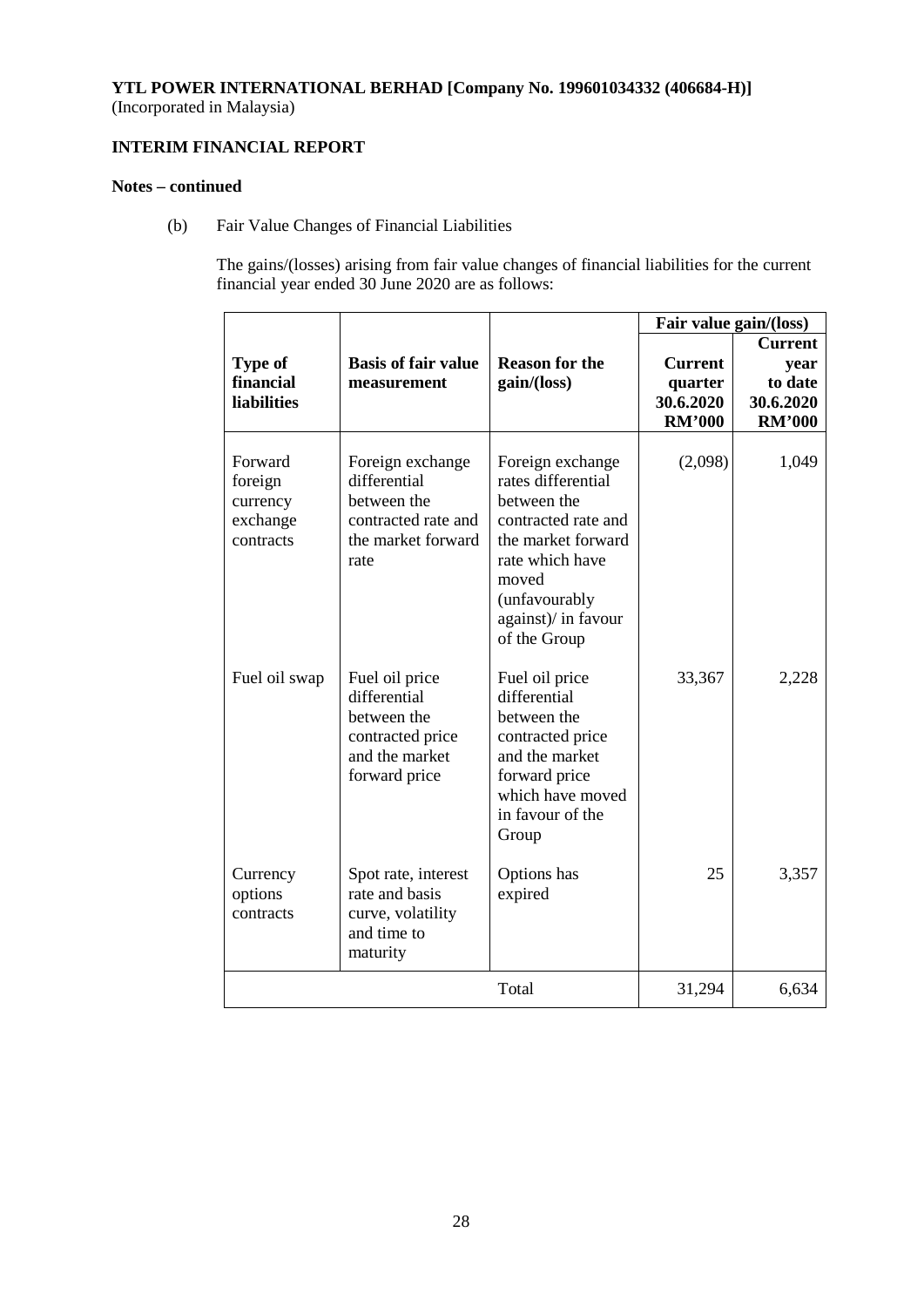## **INTERIM FINANCIAL REPORT**

#### **Notes – continued**

# **B11. Material Litigation**

There were no material litigations since the date of the last audited financial statements of financial position.

# **B12. Dividend**

No dividend has been declared for the current financial quarter.

### **B13. Earnings Per Share**

# **i) Basic Earnings Per Share**

The basic earnings per share of the Group has been computed by dividing the profit attributable to Owners of the Parent by the weighted average number of ordinary shares in issue during the financial quarter as set out below:

|                                                    | <b>Current</b><br>Year<br><b>Quarter</b><br>30.6.2020 | <b>Preceding</b><br>Year<br>Corresponding<br><b>Ouarter</b><br>30.6.2019 |
|----------------------------------------------------|-------------------------------------------------------|--------------------------------------------------------------------------|
| (Loss)/Profit attributable to Owners of the Parent |                                                       |                                                                          |
| (RM'000)                                           | (143, 843)                                            | 167,427                                                                  |
| Weighted average number of ordinary shares         |                                                       |                                                                          |
| (2000)                                             | 7.675.300                                             | 7,675,302                                                                |
|                                                    |                                                       |                                                                          |
| Basic (loss)/earnings per share (Sen)              | (1.87)                                                | 2.18                                                                     |
|                                                    |                                                       |                                                                          |

# **[THE REST OF THIS PAGE IS INTENTIONALLY LEFT BLANK]**